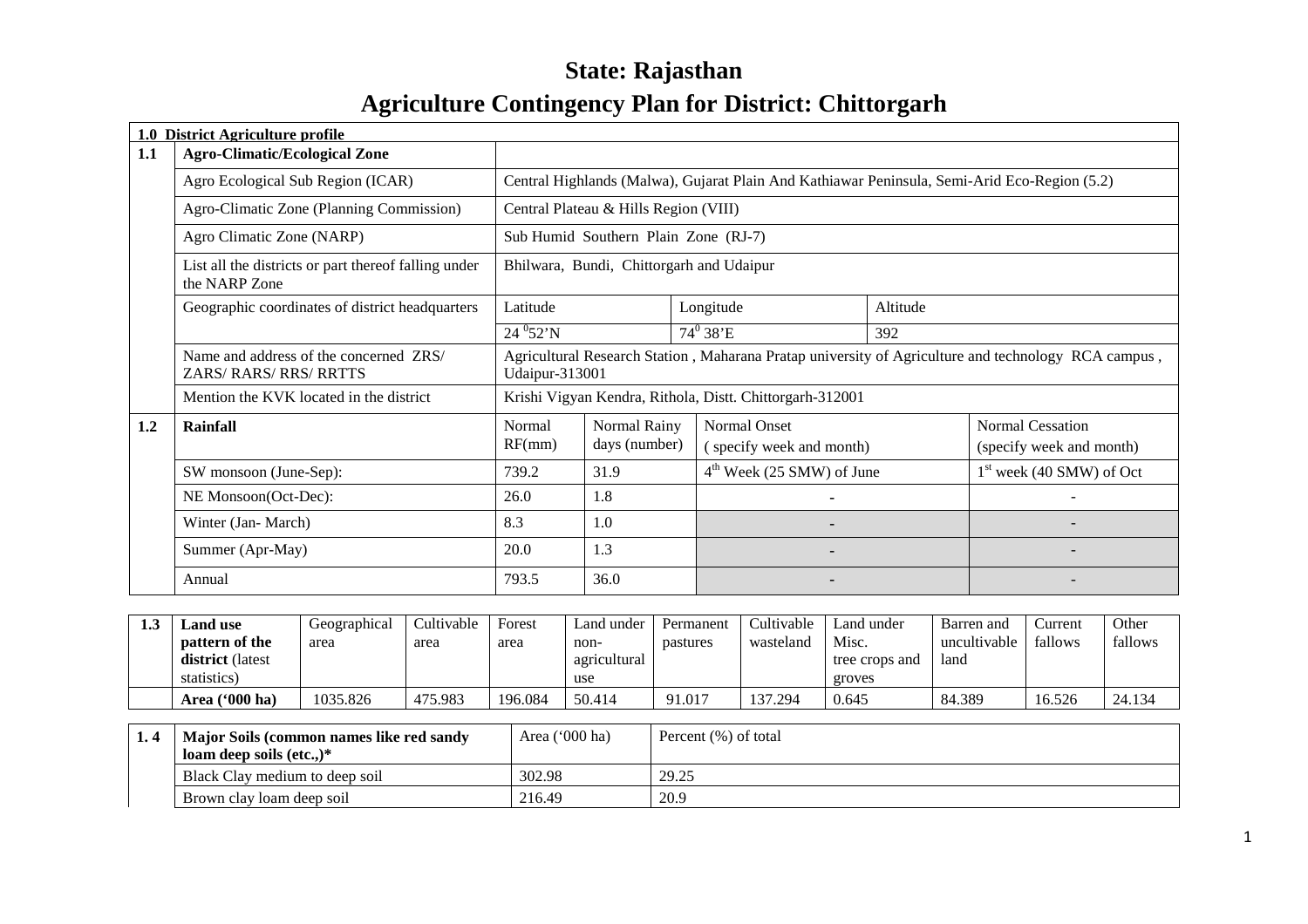| <br>Red gravelly<br>loam Shallow/hilly soil | 429.56 | $\overline{A}$<br>41.4 |
|---------------------------------------------|--------|------------------------|
| Red loamy<br>medium soil                    | 24.44  | 2.36                   |
| Brown clay gravelly shallow to medium soil  | JJ.I   | ، ب                    |

\* mention colour, depth and texture (heavy, light, sandy, loamy, clayey etc) and give vernacular name, if any, in brackets

| 1.5 | Agricultural land use    | Area $('000 ha)$ | Cropping intensity % |
|-----|--------------------------|------------------|----------------------|
|     | Net sown area            | 435.323          | 158.6                |
|     | Area sown more than once | 255.342          |                      |
|     | Gross cropped area       | 690.665          |                      |

| 1.6 | <b>Irrigation</b>                                                                                          | Area ('000 ha)            |                |                                                                                                   |
|-----|------------------------------------------------------------------------------------------------------------|---------------------------|----------------|---------------------------------------------------------------------------------------------------|
|     | Net irrigated area                                                                                         | 253.996                   |                |                                                                                                   |
|     | Gross irrigated area                                                                                       | 707.191                   |                |                                                                                                   |
|     | Rainfed area                                                                                               | 440.775                   |                |                                                                                                   |
|     | <b>Sources of Irrigation</b>                                                                               | Number                    | Area ('000 ha) | Percentage of total irrigated area                                                                |
|     | Canals                                                                                                     | --                        | 10.380         | 4.09                                                                                              |
|     | Tanks                                                                                                      | --                        | 1.930          | 0.76                                                                                              |
|     | Open wells                                                                                                 | 89422                     | 141.257        | 55.62                                                                                             |
|     | Bore wells                                                                                                 | 15575                     | 97.671         | 38.46                                                                                             |
|     | Other sources (please specify)                                                                             | --                        | 2.725          | 1.07                                                                                              |
|     | Total Irrigated Area                                                                                       | --                        | 253.963        |                                                                                                   |
|     | No. of Tractors                                                                                            | 11307                     |                |                                                                                                   |
|     | Groundwater availability and use* (Data<br>source: State/Central Ground water<br><b>Department</b> /Board) | No. of blocks/<br>Tehsils | $(\%)$ area    | Quality of water (specify the problem<br>such as high levels of arsenic, fluoride,<br>saline etc) |
|     | Over exploited                                                                                             | 13                        |                |                                                                                                   |
|     | Semi-critical                                                                                              |                           |                |                                                                                                   |
|     | *over-exploited: groundwater utilization > 100%; critical: 90-100%; semi-critical: 70-90%; safe: <70%      |                           |                |                                                                                                   |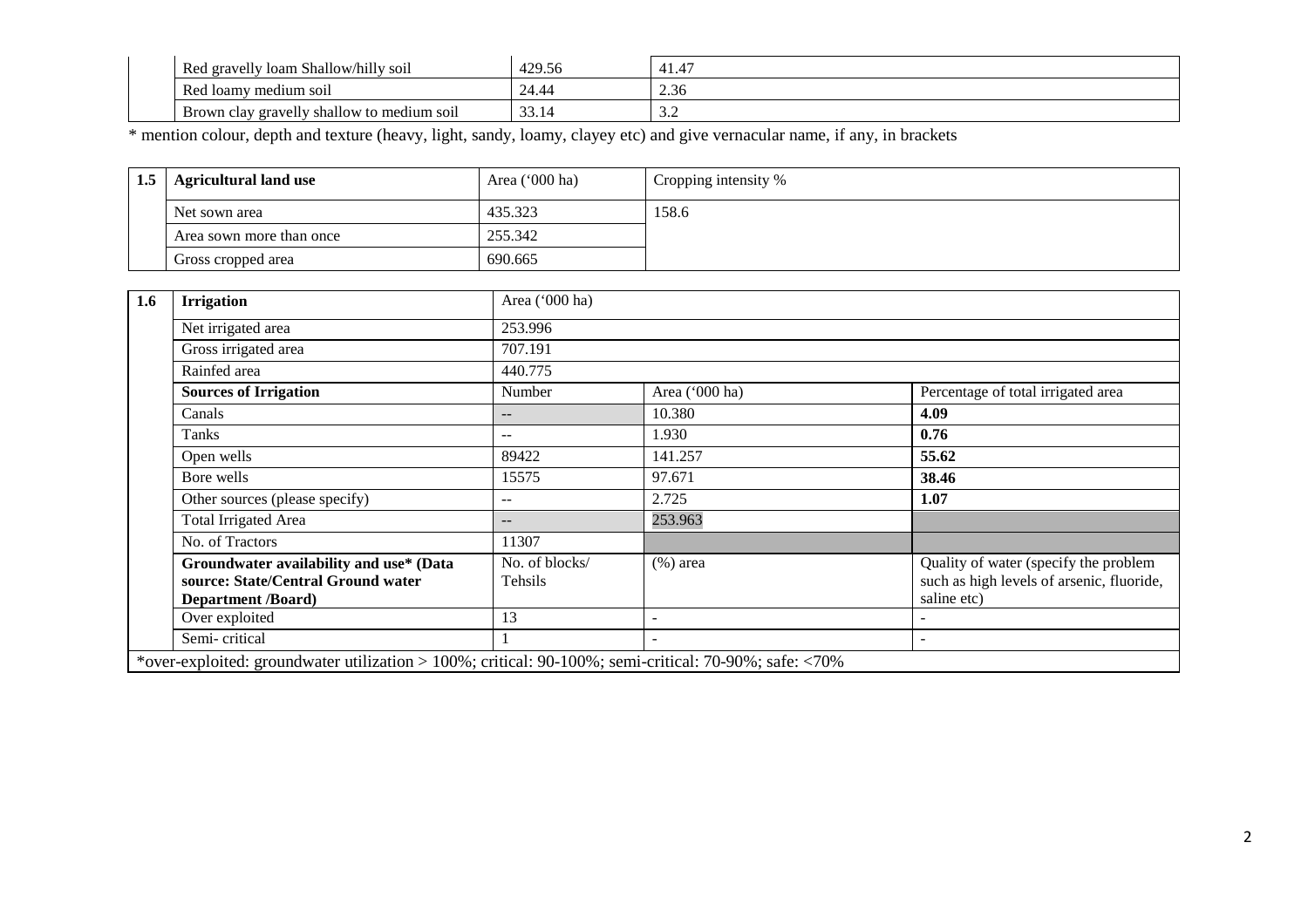| 1.7<br>Major field crops             |                          | Area ('000 ha)           |               |                          |                          |                |                |                    |  |
|--------------------------------------|--------------------------|--------------------------|---------------|--------------------------|--------------------------|----------------|----------------|--------------------|--|
| cultivated                           |                          | <b>Kharif</b>            |               |                          | Rabi                     |                |                |                    |  |
|                                      | <b>Irrigated</b>         | <b>Rainfed</b>           | <b>Total</b>  | <b>Irrigated</b>         | <b>Rainfed</b>           | <b>Total</b>   | <b>Summer</b>  | <b>Grand</b> total |  |
| Maize                                |                          | $\overline{a}$           | 187.640       |                          |                          |                |                | 187.640            |  |
| Groundnut                            |                          | $\overline{a}$           | 24.836        | $\sim$                   | $\overline{a}$           | ÷,             | $\mathbb{L}$   | 24.836             |  |
| Soybean                              | $\overline{\phantom{a}}$ | $\overline{\phantom{a}}$ | 140.057       | $\blacksquare$           | $\overline{a}$           | $\overline{a}$ | $\blacksquare$ | 140.57             |  |
| Sorghum                              | $\overline{a}$           | $\overline{a}$           | 9.429         | $\equiv$                 | $\overline{a}$           | $\overline{a}$ | $\sim$         | 9.429              |  |
| Urd                                  | $\overline{a}$           | $\overline{\phantom{a}}$ | 9.361         | $\equiv$                 | $\overline{a}$           | $\overline{a}$ | $\sim$         | 9.361              |  |
| Wheat                                | $\blacksquare$           | $\sim$                   | $\sim$        | $\sim$                   | $\overline{\phantom{a}}$ | 122.359        | $\sim$         | 122.359            |  |
| Rapeseed & Mustard                   | $\overline{a}$           | $\sim$                   | $\mathcal{L}$ | $\sim$                   | $\overline{\phantom{a}}$ | 81.927         | $\sim$         | 81.927             |  |
| Gram                                 | $\overline{\phantom{a}}$ | $\blacksquare$           | $\sim$        | $\sim$                   | ÷.                       | 26.637         | $\omega$       | 26.637             |  |
| Horticulture crops - Fruits          |                          | Area ('000 ha)           |               |                          |                          |                |                |                    |  |
|                                      |                          |                          | <b>Total</b>  |                          | <b>Irrigated</b>         |                |                | <b>Rainfed</b>     |  |
| Aonla                                |                          |                          | 0.54          |                          | $\overline{a}$           |                |                | ٠                  |  |
| Guava                                |                          | 0.432                    |               |                          | $\mathbf{r}$             |                |                | $\blacksquare$     |  |
| Orange                               |                          | 0.214                    |               |                          | $\overline{\phantom{a}}$ |                |                | ٠                  |  |
| Papaya                               |                          | 0.213                    |               | $\overline{\phantom{a}}$ |                          |                | $\blacksquare$ |                    |  |
| lime                                 |                          |                          | 0.207         |                          | $\overline{\phantom{a}}$ |                |                | ۰                  |  |
| Horticulture crops - Vegetables      |                          | Total                    |               | Irrigated                |                          |                | <b>Rainfed</b> |                    |  |
| Onion                                |                          | 0.510                    |               | $\overline{\phantom{a}}$ |                          |                | ٠              |                    |  |
| Tomato                               |                          | 0.345                    |               |                          | $\overline{a}$           |                |                | $\blacksquare$     |  |
| <b>Brinjal</b>                       |                          | 0.335                    |               |                          | ÷,                       |                |                | $\blacksquare$     |  |
| Okra                                 |                          | 0.335                    |               |                          | $\overline{a}$           |                |                | $\blacksquare$     |  |
| Medicinal and Aromatic /Spices crops |                          | Total                    |               |                          | Irrigated                |                |                | <b>Rainfed</b>     |  |
| Coriander                            |                          | 2.451                    |               |                          |                          |                |                |                    |  |
| Fenugreek                            |                          | 7.467                    |               |                          | $\overline{\phantom{a}}$ |                |                | ۰                  |  |
| Garlic                               |                          | 11.200                   |               |                          | $\overline{\phantom{a}}$ |                |                | ۰                  |  |
| Ajwain                               |                          | 14.222                   |               |                          | $\overline{\phantom{a}}$ |                |                | $\blacksquare$     |  |
| Isabgol                              |                          | 1.659                    |               |                          | $\overline{a}$           |                |                | $\blacksquare$     |  |
| Grazing land                         |                          | 91.017                   |               | $\overline{\phantom{a}}$ |                          |                | $\blacksquare$ |                    |  |

#### **1.7Area under major field crops & horticulture (as per latest figures) (2007-08)**

| 1.8 | <b>Livestock</b>                               | <b>Male</b> ('000) | Female ('000) | Total $(900)$ |
|-----|------------------------------------------------|--------------------|---------------|---------------|
|     | Non descriptive Cattle (local low yielding)    |                    |               | 694.048       |
|     | Crossbred cattle                               |                    |               |               |
|     | Non descriptive Buffaloes (local low yielding) |                    |               | 408.618       |
|     | <b>Graded Buffaloes</b>                        |                    |               |               |
|     | Goat                                           |                    |               | 637.965       |
|     | Sheep                                          |                    | -             | 104.751       |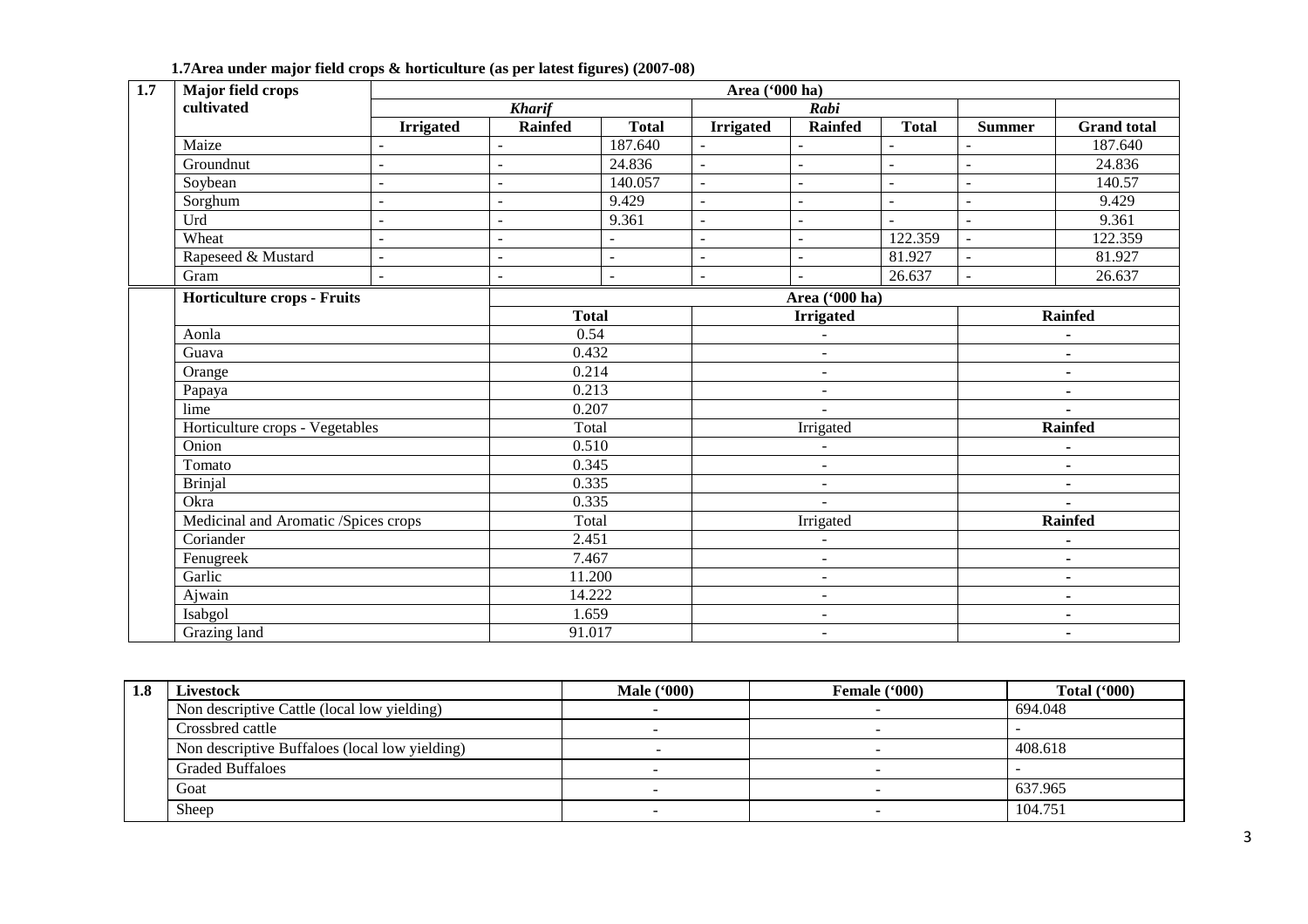|      | Others (Camel, Pig, Yak etc.)                         |                  |                        | $\overline{\phantom{0}}$            |            | $\overline{\phantom{0}}$ |                           | 15.897                        |                 |
|------|-------------------------------------------------------|------------------|------------------------|-------------------------------------|------------|--------------------------|---------------------------|-------------------------------|-----------------|
|      | Commercial dairy farms (Number)                       |                  |                        |                                     |            |                          |                           |                               |                 |
| 1.9  | <b>Poultry</b>                                        |                  |                        | No. of farms                        |            |                          | Total No. of birds ('000) |                               |                 |
|      | Commercial                                            |                  |                        | 155.828<br>$\overline{\phantom{a}}$ |            |                          |                           |                               |                 |
|      | Backyard                                              |                  |                        | $\qquad \qquad \blacksquare$        |            |                          |                           |                               |                 |
| 1.10 | Fisheries (Data source: Chief Planning Officer)       |                  |                        | $\blacksquare$                      |            |                          |                           |                               |                 |
|      | A. Capture                                            |                  |                        |                                     |            |                          |                           |                               |                 |
|      | i) Marine (Data Source: Fisheries                     | No. of fishermen |                        | <b>Boats</b>                        |            | <b>Nets</b>              |                           | <b>Storage</b>                |                 |
|      | Department)                                           |                  |                        | Mechanized                          | Non-       | Mechanized               |                           | Non-mechanized                | facilities      |
|      |                                                       |                  |                        |                                     | mechanized | (Trawl nets,             |                           | (Shore Seines, Stake &        | (Ice            |
|      |                                                       |                  |                        |                                     |            | Gill nets)               |                           | trap nets)                    | plants<br>etc.) |
|      |                                                       |                  | No. Farmer owned ponds |                                     |            | <b>No. of Reservoirs</b> |                           | No. of village tanks          |                 |
|      | ii) Inland (Data Source: Fisheries                    | <b>Nil</b>       |                        |                                     | 30         |                          | 423                       |                               |                 |
|      | Department)                                           |                  |                        |                                     |            |                          |                           |                               |                 |
|      | <b>B.</b> Culture                                     |                  |                        |                                     |            | Yield (t/ha)             |                           |                               |                 |
|      |                                                       |                  |                        | Water Spread Area (ha)              |            |                          |                           | <b>Production ('000 tons)</b> |                 |
|      | i) Fresh water (Data Source: Fisheries<br>Department) |                  |                        | 18590                               |            | 88.59                    |                           | 1647                          |                 |

#### **1.11 Production and Productivity of major crops** (Average of last 5 years: 2004, 05, 06, 07, 08)

| 1.11                                                              | Name of crop       |                          | <b>Kharif</b>            |                          | Rabi                     | <b>Summer</b>         |                         | <b>Total</b>          |                         | Crop<br>residue as       |
|-------------------------------------------------------------------|--------------------|--------------------------|--------------------------|--------------------------|--------------------------|-----------------------|-------------------------|-----------------------|-------------------------|--------------------------|
|                                                                   |                    | Production<br>('mt)      | Productivity<br>(kg/ha)  | Production<br>(000 t)    | Productivity<br>(kg/ha)  | Production<br>(000 t) | Productivity<br>(kg/ha) | Production<br>(000 t) | Productivity<br>(kg/ha) | fodder<br>(000)<br>tons) |
| Major Field crops (Crops to be identified based on total acreage) |                    |                          |                          |                          |                          |                       |                         |                       |                         |                          |
|                                                                   | Maize              | 328.285                  | 1976                     | $\overline{\phantom{a}}$ | $\overline{\phantom{a}}$ |                       |                         | 328.285               | 1976                    |                          |
|                                                                   | Soybean            | 146.093                  | 1054                     | $\overline{\phantom{a}}$ | $\overline{\phantom{a}}$ |                       |                         | 146.093               | 1054                    |                          |
|                                                                   | Groundnut          | 41.617                   | 1225                     | $\overline{\phantom{a}}$ | $\overline{\phantom{0}}$ |                       | -                       | 41.617                | 1225                    |                          |
|                                                                   | Sorghum            | 8.421                    | 634                      | $\overline{\phantom{a}}$ | $\overline{\phantom{0}}$ |                       | -                       | 8.421                 | 634                     |                          |
|                                                                   | Urd                | 4.331                    | 306                      | $\overline{\phantom{a}}$ | $\overline{\phantom{0}}$ |                       |                         | 4.331                 | 306                     |                          |
|                                                                   | Wheat              | $\overline{\phantom{a}}$ | $\overline{\phantom{a}}$ | 327.012                  | 3125                     | -                     | -                       | 327.012               | 3125                    |                          |
|                                                                   | Rapeseed & Mustard | $\overline{\phantom{a}}$ | $\overline{\phantom{a}}$ | 126.697                  | 1618                     |                       |                         | 126.697               | 1618                    |                          |
|                                                                   | Gram               |                          |                          | 25.776                   | 856                      |                       |                         | 25.776                | 856                     |                          |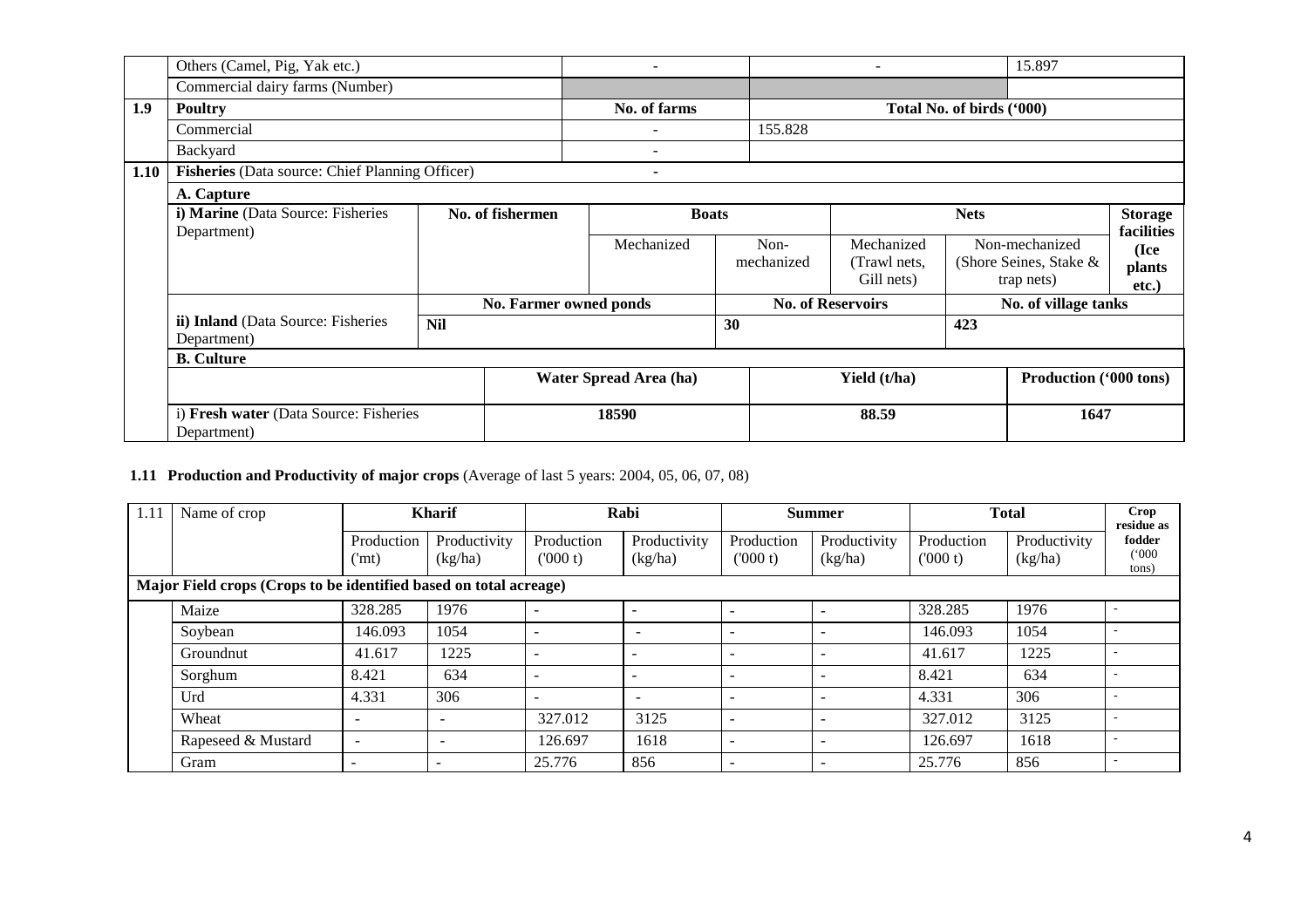| 1.12 | Sowing window for 5<br>major field crops<br>(start and end of<br>normal sowing period) | Maize                        | Groundnut                         | Soybean                           | Wheat                                       | Mustard                                       | Gram                                       |
|------|----------------------------------------------------------------------------------------|------------------------------|-----------------------------------|-----------------------------------|---------------------------------------------|-----------------------------------------------|--------------------------------------------|
|      | Kharif-Rainfed                                                                         | $15^{th}$ - 30 <sup>th</sup> | $15^{th}$ - 30 <sup>th</sup> June | $15^{th}$ - 30 <sup>th</sup> June |                                             |                                               |                                            |
|      |                                                                                        | June                         |                                   |                                   |                                             |                                               |                                            |
|      | Kharif-Irrigated                                                                       | $10^{\text{th}}$ June –      | $10^{th}$ June – $15^{th}$        | $10^{th}$ June – $15^{th}$        |                                             |                                               |                                            |
|      |                                                                                        | $15^{\text{th}}$ July        | July                              | July                              |                                             |                                               |                                            |
|      | Rabi-Rainfed                                                                           |                              |                                   |                                   |                                             | $15th$ Sept. - $15th$ Oct.                    | $1st$ Oct – $15th$ Oct.                    |
|      | Rabi-Irrigated                                                                         |                              |                                   |                                   | $15^{\text{th}}$ Oct – $30^{\text{th}}$ Nov | $15^{\text{th}}$ Sept. $-15^{\text{th}}$ Oct. | $15^{\text{th}}$ Oct $-30^{\text{th}}$ Oct |

| 1.13 | What is the major contingency the district is prone to? (Tick mark)    | <b>Regular</b>           | <b>Occasional</b> | <b>None</b> |
|------|------------------------------------------------------------------------|--------------------------|-------------------|-------------|
|      | Drought                                                                |                          |                   |             |
|      | Flood                                                                  |                          |                   |             |
|      | Cyclone                                                                | $\overline{\phantom{a}}$ |                   |             |
|      | Hail storm                                                             |                          |                   |             |
|      | Heat wave                                                              |                          |                   |             |
|      | Cold wave                                                              |                          |                   |             |
|      | Frost                                                                  |                          |                   |             |
|      | Sea water intrusion                                                    | -                        |                   |             |
|      | Pests and disease outbreak (specify) Grass hopper in maize and sorghum |                          |                   |             |

| 1.14             | <b>Include Digital maps of</b> | Location map of district within State as Annexure I | Enclosed: Yes |
|------------------|--------------------------------|-----------------------------------------------------|---------------|
| the district for |                                | Mean annual rainfall as Annexure 2                  | Enclosed: Yes |
|                  |                                | Soil map as Annexure 3                              | Enclosed: Yes |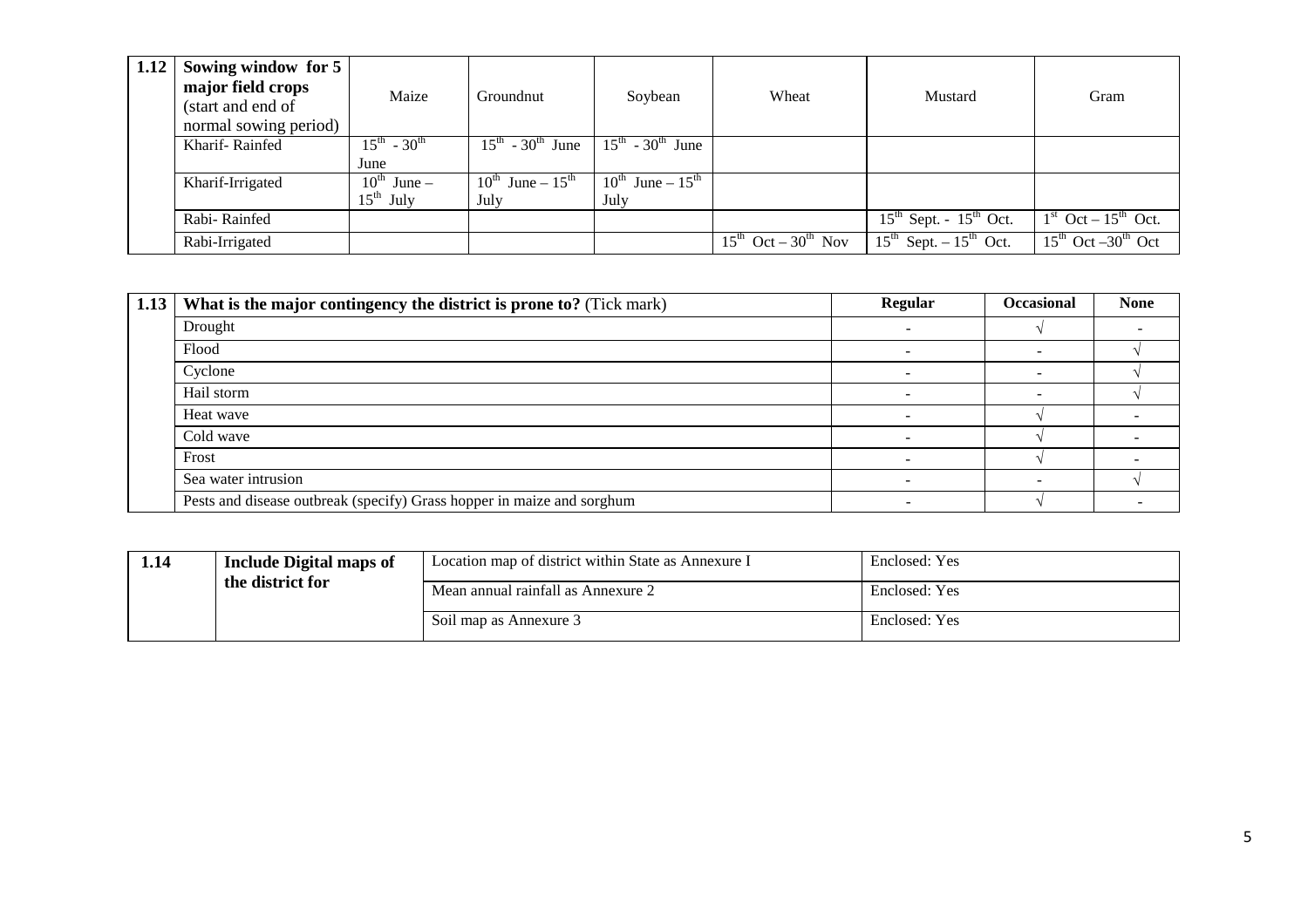**Annexure I Location map of Chittorgarh district** 

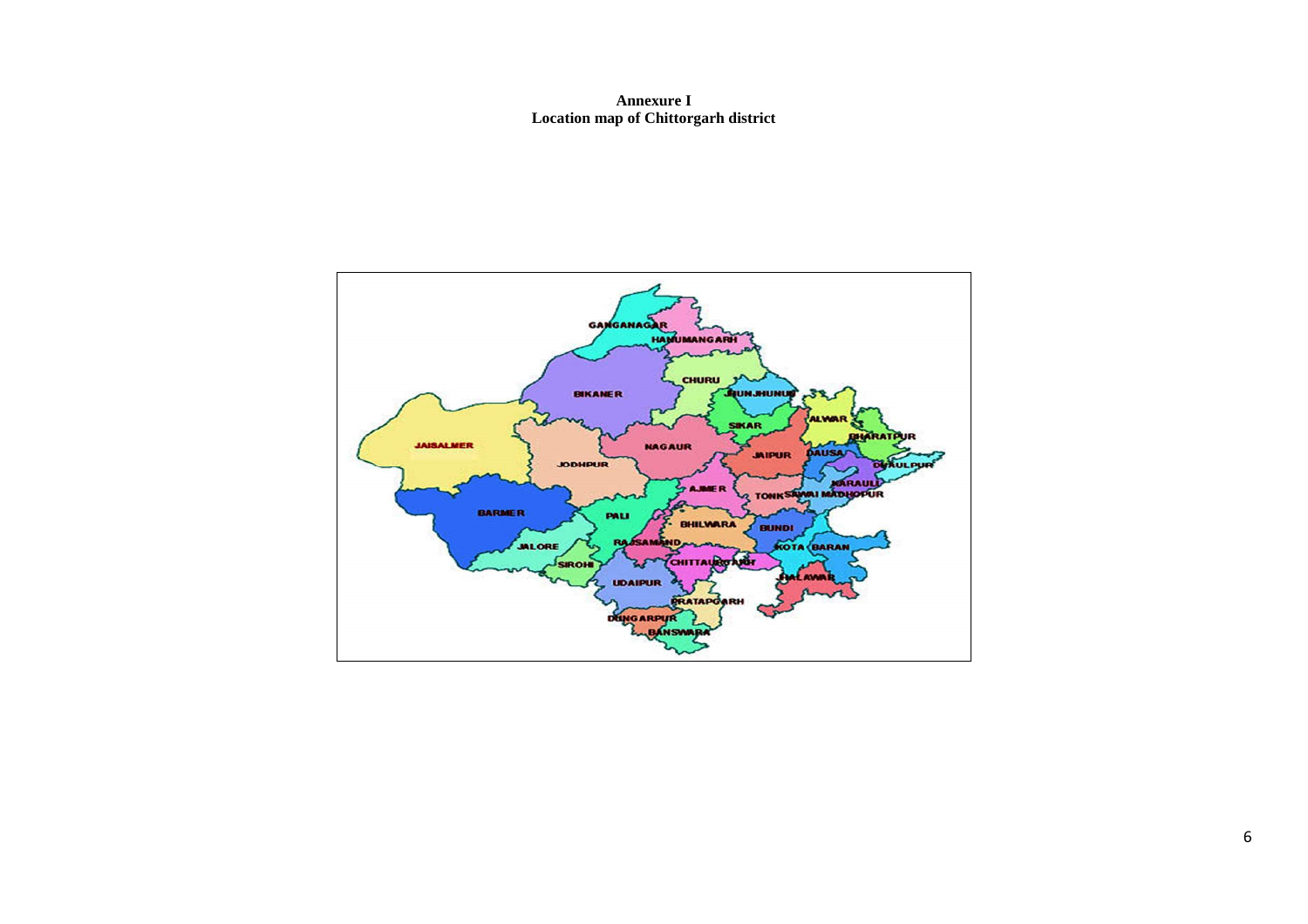

**Annexure 2Mean monthly rainfall graph of Chittorgarh district**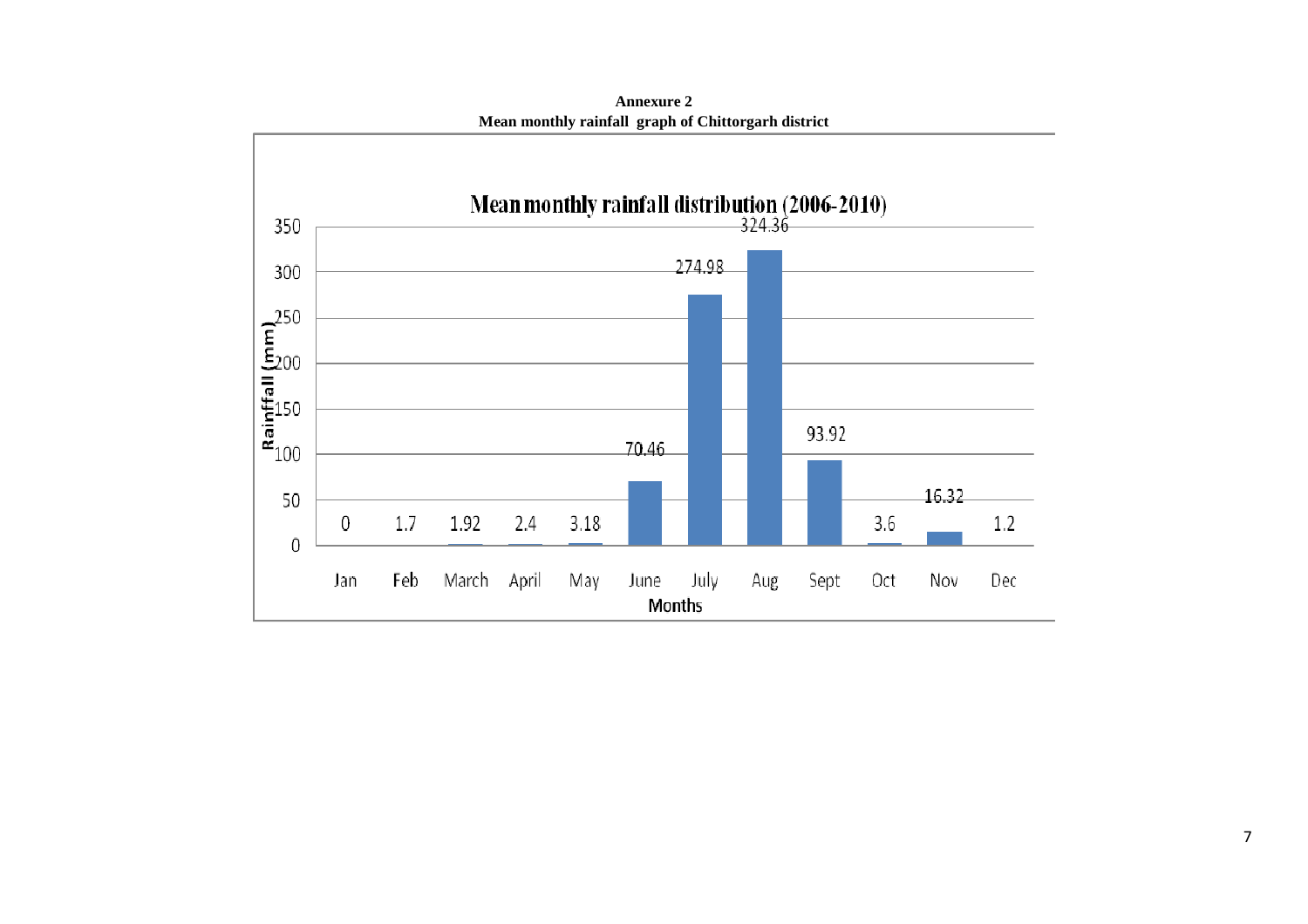



Source: NBSS&LUP, Regional Centre, Udaipur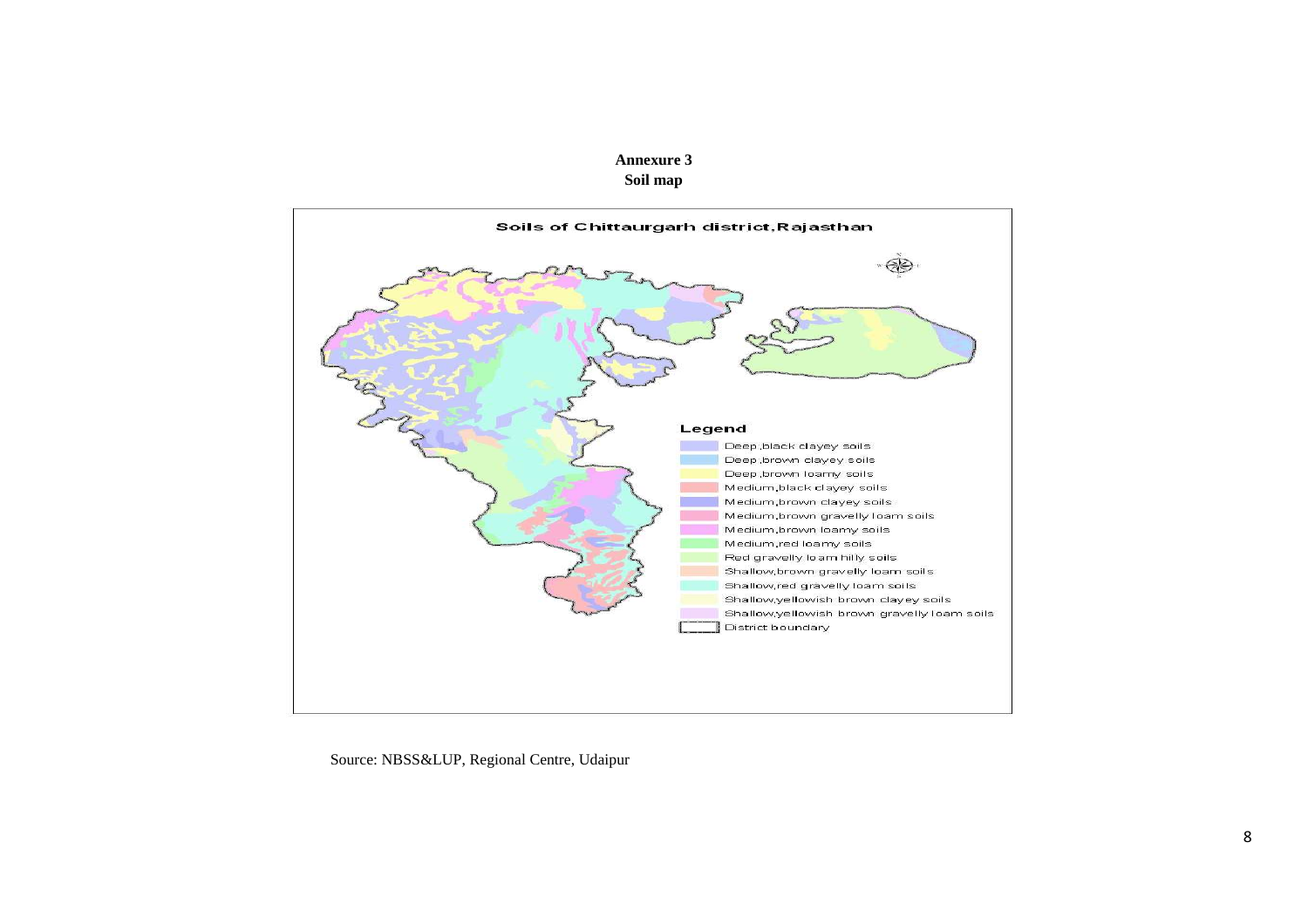# **2.0 Strategies for weather related contingencies 2.1 Drought**

### **2.1.1 Rainfed situation**

| Condition          |                        |                                                   |                                       | <b>Suggested Contingency measures</b>                               |                                                    |
|--------------------|------------------------|---------------------------------------------------|---------------------------------------|---------------------------------------------------------------------|----------------------------------------------------|
| Early season       | Major Farming          | Normal Crop / Cropping                            | Change in crop / cropping             | Agronomic measures <sup>d</sup>                                     | Remarks on                                         |
| drought            | situation <sup>a</sup> | system <sup>b</sup>                               | system <sup>c</sup> including variety |                                                                     | Implementation <sup>e</sup>                        |
| (delayed           | Brown clay             | Maize: Mahi Dhaval,                               | Maize: Aravali Makka-1,               | $\bullet$ Inter cropping of blackgram (2:2) or                      | · Seed Drills/rota till                            |
| onset)             | loam deep soil         | Navjot, Ganga - 11, Aravali                       | $Him - 129$ , PEHM-1,                 | pigeonpea $(1:1)$                                                   | drill may be provided                              |
|                    |                        | $Makka - 1, Him - 129,$                           | PEHM-2, Pratap Hybrid                 | • Dry sowing/sowing by roto-till-drill                              | under RKVY                                         |
| Delay by 2         |                        | PEHM-1, PEHM-2, Pratap                            | Maize-1, Pratap Makka-3,              | • Seed priming of maize $(0.1\%$                                    | • Supply of seed through                           |
| weeks<br>(Specify  |                        | Hybrid Maize-1, Pratap<br>Makka-3, Pratap Makka-5 | Pratap Makka-5, Mahi                  | thiourea) for 6 hrs                                                 | RSSC/NSC                                           |
| $month)*$          |                        |                                                   | Kanchan                               |                                                                     | • Availability of seed<br>drill for inter cropping |
|                    |                        | Soybean: JS-335, MACS-                            | Soybean: MACS-58, PS -                | $\equiv$                                                            | through RKVY.                                      |
| (July $2^{nd}$ wk) |                        | 13, PK - 472, MACS-58,                            | 16, JS-335, JS $-71-05$ ,             |                                                                     |                                                    |
|                    |                        | $PS - 16$ , $JS - 71 - 05$ ,                      | Pratap Soya-1                         |                                                                     |                                                    |
|                    |                        | Pratap Soya-1                                     |                                       |                                                                     |                                                    |
|                    |                        | Sorghum: CSH-6, CSH -                             | Sorghum: $CSH - 6$ , $CSH -$          | • Increase seed rate by 25 %                                        |                                                    |
|                    |                        | 14, CSH - 9, Pratap jowar                         | 14, Pratap jowar 1430,                | • Dry sowing/sowing by roto-till-drill                              |                                                    |
|                    |                        | 1430, CSV-17, CSV-15,                             | CSV-17, CSV-15, CSH-13,               | • Apply 20 kg of carbofuron or phorate                              |                                                    |
|                    |                        | CSH-13, CSV-13, SPV-                              | CSV-13, RJ - 96                       | (3g) granules in the seed row before                                |                                                    |
|                    |                        | 346 and RJ 96                                     |                                       | sowing to check shoot fly infestation                               |                                                    |
|                    |                        |                                                   |                                       | • Grow sorghum with green gram in 1:1<br>row ratio at 30 cm spacing |                                                    |
|                    |                        | Groundnut: AK 12-24,                              | Groundnut: J.L. $-24$ ,               | Intercropping with sesamum at 6:2 row                               |                                                    |
|                    |                        | $G.G. - 2, J - 38, D.H. -86,$                     | Pratap mungphali $-2$ , TG            | ratio.                                                              |                                                    |
|                    |                        | TG-37-A, J.L. - 24, Pratap                        | $-37 - A$                             |                                                                     |                                                    |
|                    |                        | $mungphali - 1$ , Pratap                          |                                       |                                                                     |                                                    |
|                    |                        | $mungphali - 2$                                   |                                       |                                                                     |                                                    |
|                    |                        | Sesame: $RT - 46$ , $RT -$                        | Sesame: $RT-46, RT-$                  | Line sowing                                                         |                                                    |
|                    |                        | $125, TC - 25$                                    | $125, TC - 25$                        |                                                                     |                                                    |
|                    |                        | Blackgram: Krishna, T-9,                          | Blackgram: T-9, PU-19,                | $\overline{a}$                                                      |                                                    |
|                    |                        | PU-19, RBU-38                                     | <b>RBU-38</b>                         |                                                                     |                                                    |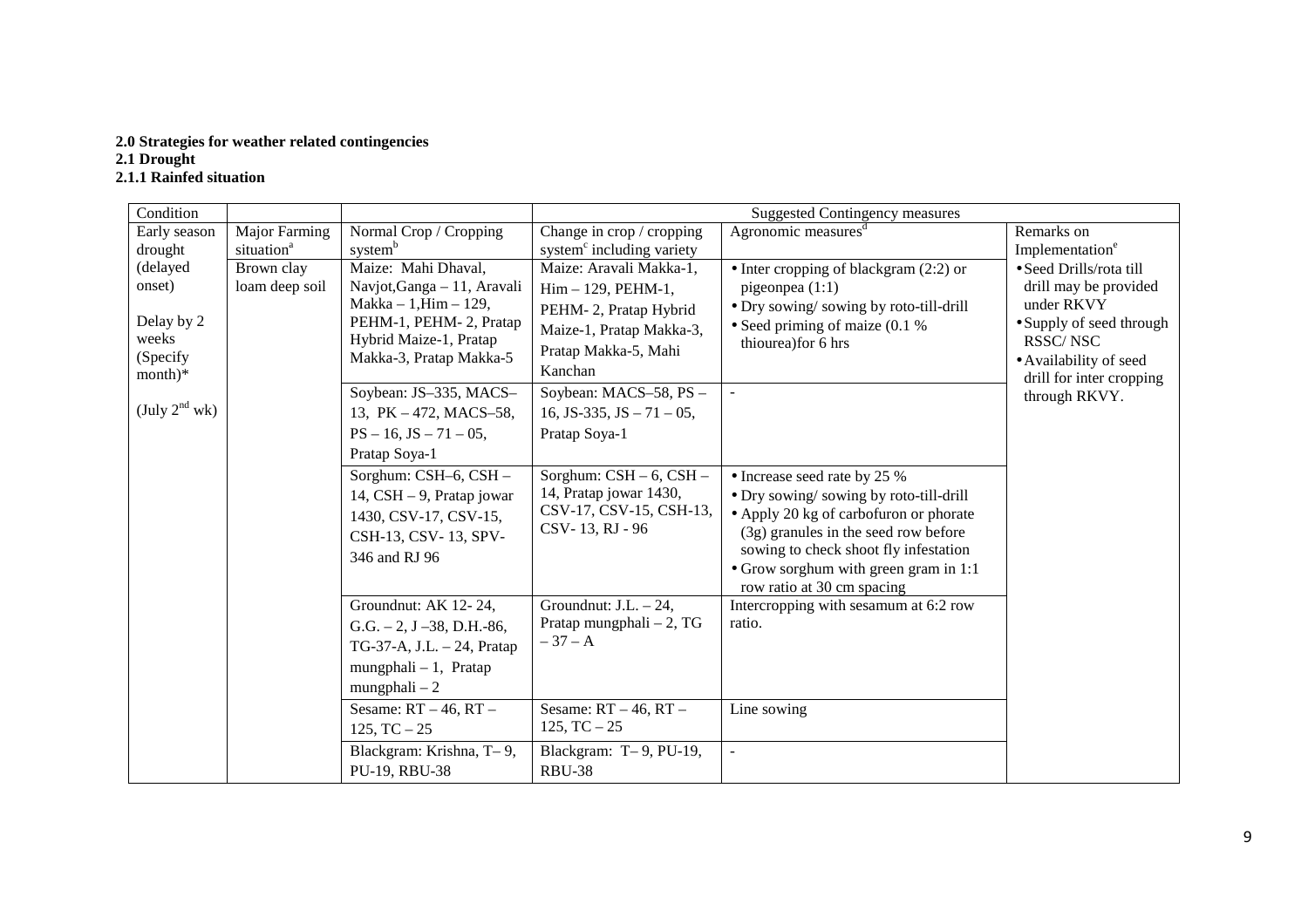| <b>Black Clay</b><br>medium to<br>deep soil | Maize: Mahi Dhaval,<br>Navjot, Ganga - 11, Aravali<br>$Makka - 1, Him - 129, PEHM-1,$<br>PEHM-2, Pratap Hybrid Maize-<br>1, Pratap Makka-3, Pratap<br>Makka-5 | Maize: Aravali Makka-1,<br>Him - 129, PEHM-1, PEHM-2,<br>Pratap Hybrid Maize-1, Pratap<br>Makka-3, Pratap Makka-5, Mahi<br>Kanchan | • Inter cropping of blackgram<br>$(2:2)$ or pigeonpea $(1:1)$<br>• Dry sowing/sowing by roto-till-<br>drill<br>• Seed priming of maize $(0.1\%$<br>thiourea) for 6 hrs                                                                                                               |  |
|---------------------------------------------|---------------------------------------------------------------------------------------------------------------------------------------------------------------|------------------------------------------------------------------------------------------------------------------------------------|--------------------------------------------------------------------------------------------------------------------------------------------------------------------------------------------------------------------------------------------------------------------------------------|--|
|                                             | Soybean: JS-335, MACS-13,<br>$PK - 472$ , MACS-58,<br>$PS - 16$ , $JS - 71 - 05$ , Pratap<br>Soya-1                                                           | Soybean: MACS-58, $PS - 16$ , JS-<br>335, JS $-71 - 05$ , Pratap Soya-1                                                            |                                                                                                                                                                                                                                                                                      |  |
|                                             | Sorghum: CSH $-6$ , CSH $-14$ ,<br>CSH - 9, Pratap jowar 1430,<br>CSV-17, CSV-15, CSH-13,<br>CSV-13, SPV-346 and RJ 96                                        | <b>Sorghum:</b> $CSH - 6$ , $CSH - 14$ ,<br>Pratap jowar 1430,<br>$CSV-17$ ,<br>CSV-15, CSH-13, CSV-13, RJ-<br>96                  | • Increase seed rate by 25 %<br>• Dry sowing/sowing by roto-till-<br>drill<br>• Apply 20 kg of carbofuron or<br>phorate $(3g)$ granules in the<br>seed row before sowing to<br>check shoot fly infestation<br>• Grow sorghum with green gram<br>in 1:1 row ratio at 30 cm<br>spacing |  |
|                                             | <b>Groundnut:</b> AK 12-24, G.G. -<br>2, J-38, D.H.-86, TG-37-A, J.L.<br>$-24$ , Pratap mungphali $-1$ ,<br>Pratap mungphali $-2$                             | Groundnut: J.L. - 24, Pratap<br>mungphali $-2$ , TG $-37 - A$                                                                      | Intercropping with sesamum at<br>6:2 row ratio.                                                                                                                                                                                                                                      |  |
|                                             | <b>Sesame:</b> $RT - 46$ , $RT - 125$ , TC<br>$-25$<br><b>Blackgram:</b> Krishna, T-9,<br>PU-19, RBU-38                                                       | <b>Sesame:</b> RT $-46$ , RT $-125$ , TC $-$<br>25<br><b>Blackgram:</b> $T-9$ , $PU-19$ , $RBU-38$                                 | Line sowing                                                                                                                                                                                                                                                                          |  |

| <b>Red gravelly</b><br>loam<br><b>Shallow/hilly</b><br>soil | <b>Maize:</b> Mahi Dhaval,<br>Navjot, Ganga – 11, Aravali<br>$Makka - 1, Him - 129,$<br>PEHM-1, PEHM-2, Pratap<br>Hybrid Maize-1, Pratap<br>Makka-3, Pratap Makka-5 | Maize: Aravali Makka-1,<br>Him - 129, PEHM-1, PEHM-2,<br>Pratap Hybrid Maize-1, Pratap<br>Makka-3, Pratap Makka-5, Mahi<br>Kanchan | • Inter cropping of blackgram $(2:2)$<br>or pigeonpea $(1:1)$<br>• Dry sowing/sowing by roto-till-<br>drill<br>• Seed priming of maize $(0.1\%$<br>thiourea) for 6 hrs |  |
|-------------------------------------------------------------|---------------------------------------------------------------------------------------------------------------------------------------------------------------------|------------------------------------------------------------------------------------------------------------------------------------|------------------------------------------------------------------------------------------------------------------------------------------------------------------------|--|
|                                                             | <b>Soybean: JS-335, MACS-13,</b><br>$PK - 472$ , MACS-58,<br>$PS - 16$ , $JS - 71 - 05$ , Pratap                                                                    | Soybean: $MACS-58$ , $PS-16$ , JS-<br>335, JS $-71 - 05$ , Pratap Soya-1                                                           |                                                                                                                                                                        |  |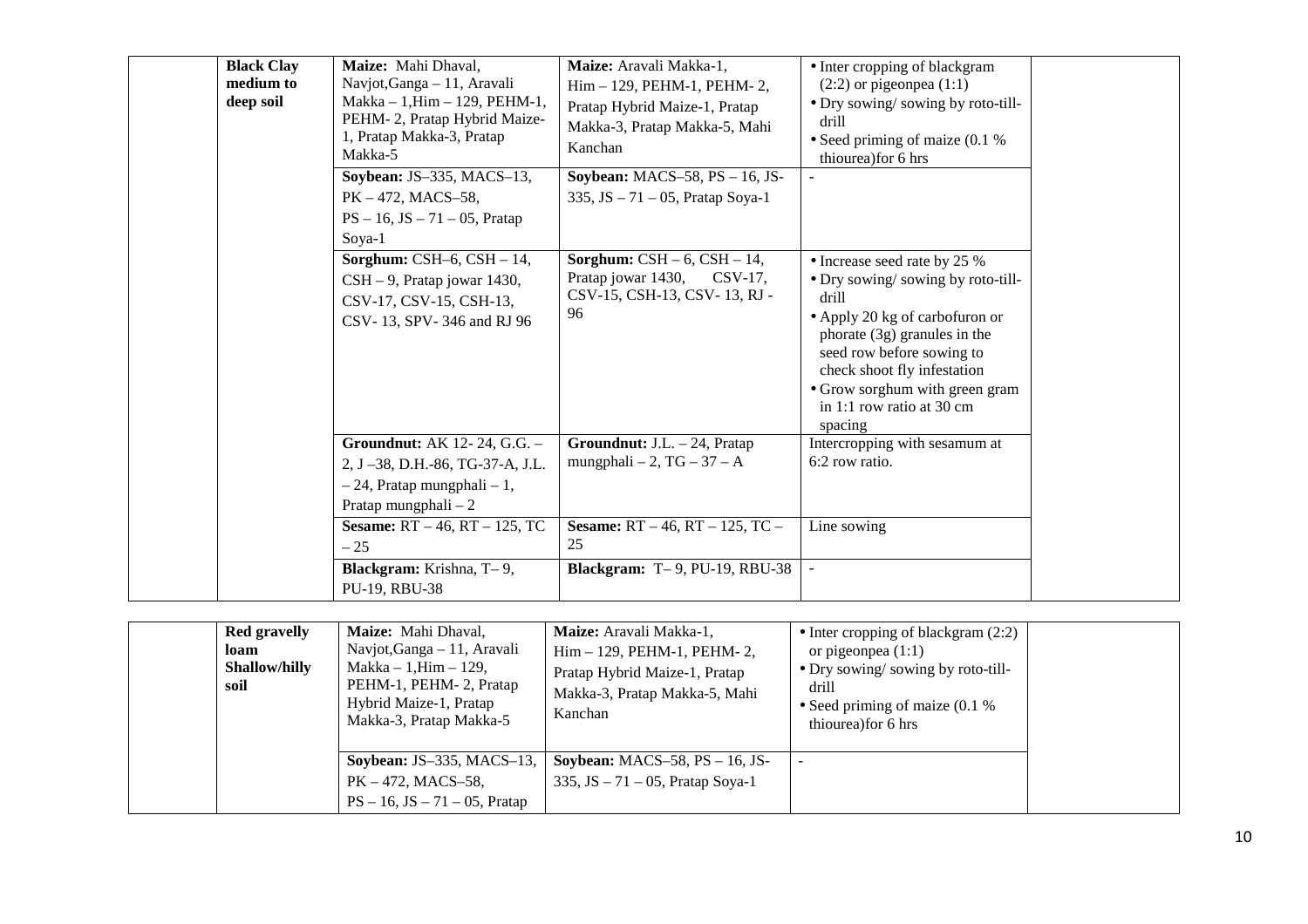| Soya-1                                                                                                                                      |                                                                                                           |                                                                                                                                                                                                                                                                                 |  |
|---------------------------------------------------------------------------------------------------------------------------------------------|-----------------------------------------------------------------------------------------------------------|---------------------------------------------------------------------------------------------------------------------------------------------------------------------------------------------------------------------------------------------------------------------------------|--|
| Sorghum: CSH $-6$ , CSH $-14$ ,<br>CSH – 9, Pratap jowar 1430,<br>CSV-17, CSV-15, CSH-13,<br>CSV-13, SPV-346 and RJ 96                      | <b>Sorghum:</b> $CSH - 6$ , $CSH - 14$ ,<br>Pratap jowar 1430, CSV-17,<br>CSV-15, CSH-13, CSV-13, RJ - 96 | • Increase seed rate by 25 %<br>• Dry sowing/sowing by roto-till-<br>drill<br>• Apply 20 kg of carbofuron or<br>phorate (3g) granules in the seed<br>row before sowing to check<br>shoot fly infestation<br>• Grow sorghum with green gram<br>in 1:1 row ratio at 30 cm spacing |  |
| <b>Groundnut:</b> AK 12-24, G.G.<br>$-2$ , J $-38$ , D.H. $-86$ , TG $-37$ -A,<br>J.L. - 24, Pratap mungphali -<br>1, Pratap mungphali $-2$ | <b>Groundnut:</b> J.L. $-$ 24, Pratap<br>mungphali $-2$ , TG $-37 - A$                                    | Intercropping with sesamum at 6:2<br>row ratio.                                                                                                                                                                                                                                 |  |
| Clusterbean: RGC-936,<br>RGC-986, RGC-1003                                                                                                  |                                                                                                           | Normal sowing time                                                                                                                                                                                                                                                              |  |
| <b>Sesame:</b> $RT - 46$ , $RT - 125$ ,<br>$TC-25$                                                                                          | <b>Sesame:</b> $RT - 46$ , $RT - 125$ , $TC -$<br>25                                                      | Line sowing                                                                                                                                                                                                                                                                     |  |
| <b>Blackgram:</b> Krishna, T-9,<br>PU-19, RBU-38                                                                                            | <b>Blackgram:</b> $T-9$ , PU-19, RBU-38                                                                   |                                                                                                                                                                                                                                                                                 |  |

| Condition                                  |                                             |                                                        | <b>Suggested Contingency measures</b>                                                                                                                                                                                                     |                                                                               |                                                                                             |  |
|--------------------------------------------|---------------------------------------------|--------------------------------------------------------|-------------------------------------------------------------------------------------------------------------------------------------------------------------------------------------------------------------------------------------------|-------------------------------------------------------------------------------|---------------------------------------------------------------------------------------------|--|
| Early season<br>drought (delayed<br>onset) | Major Farming<br>situation <sup>a</sup>     | Normal Crop/cropping<br>system <sup>b</sup>            | Change in crop/cropping system <sup>c</sup>                                                                                                                                                                                               | Agronomic measures                                                            | Remarks on<br>Implementation <sup>e</sup>                                                   |  |
| Delay by 4<br>weeks (Specify<br>month)     | Brown clay loam<br>deep soil                | Maize/sorghum for<br>fodder or blackgram or<br>sesamum | Maize (fodder): African Tall, Pratap Makka<br>Chari-6<br>Sorghum Sorghum (fodder): Rajasthan Chari-1,<br>Rajasthan Chari-2, Pratap Chari-1080, SSG-59-3<br>Sesame: $RT - 46$ , $RT - 125$ , $TC - 25$ Blackgram:<br>$T-9$ , PU-19, RBU-38 | Increase in seed rate<br>by $10 - 15$ per cent in<br>sesame and black<br>gram | Link<br>RSSC/NSSC.,<br>SAU for good<br>quality seed,<br><b>RKVY</b> for<br>Seed Drills .and |  |
| July $4^{th}$ wk                           | <b>Black Clay</b><br>medium to deep<br>soil | Maize/sorghum for<br>fodder or blackgram or<br>sesamum | Maize (fodder): African Tall, Pratap Makka<br>Chari-6<br>Sorghum Sorghum (fodder): Rajasthan Chari-1,<br>Rajasthan Chari-2, Pratap Chari-1080, SSG-59-3<br>Sesame: $RT - 46$ , $RT - 125$ , $TC - 25$ Blackgram:<br>$T-9$ , PU-19, RBU-38 | Increase in seed rate<br>by $10 - 15$ per cent in<br>sesame and black<br>gram | subsidies of<br>Government for<br>Rota-tll-drill                                            |  |
|                                            | Red gravelly loam                           | Maize/sorghum for                                      | Maize (fodder): African Tall, Pratap Makka                                                                                                                                                                                                | Increase in seed rate                                                         |                                                                                             |  |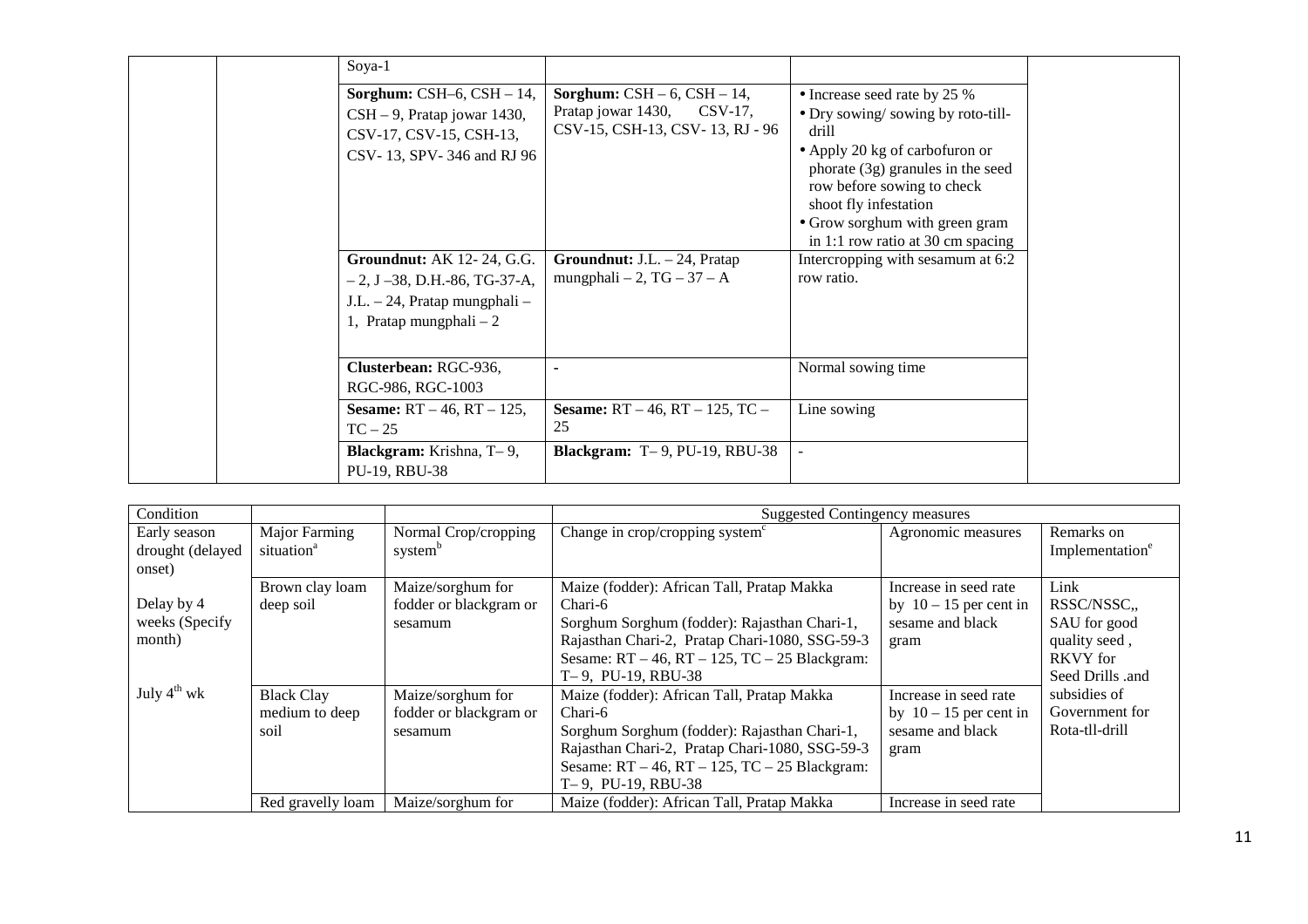| Shallow/hilly soil | fodder or blackgram, | Chari-6                                        | by $10 - 15$ per cent in |
|--------------------|----------------------|------------------------------------------------|--------------------------|
|                    | Cluster bean or      | Sorghum Sorghum (fodder): Rajasthan Chari-1,   | sesame, Cluster bean     |
|                    | sesamum              | Rajasthan Chari-2, Pratap Chari-1080, SSG-59-3 | and black gram           |
|                    |                      | Sesame: $RT - 46$ , $RT - 125$ , $TC - 25$     |                          |
|                    |                      | Clusterbean: RGC-936 Blackgram: T-9, PU-       |                          |
|                    |                      | 19. RBU-38                                     |                          |

| Condition       |                        |                      | <b>Suggested Contingency measures</b>          |                                 |                             |  |
|-----------------|------------------------|----------------------|------------------------------------------------|---------------------------------|-----------------------------|--|
| Early season    | Major Farming          | Normal Crop/cropping | Change in crop/cropping system <sup>c</sup>    | Agronomic measures <sup>d</sup> | Remarks on                  |  |
| drought         | situation <sup>a</sup> | system <sup>b</sup>  |                                                |                                 | Implementation <sup>e</sup> |  |
| (delayed onset) | Brown clay             | Maize/Sorghum        | Maize (fodder): African Tall, Pratap Makka     | One hoeing may be<br>$\bullet$  | Link RSSC/NSSC,,            |  |
|                 | loam deep soil         | (Fodder),            | Chari-6                                        | done for conserve               | SAU for good quality        |  |
| Delay by 6      |                        | or Fallow-mustard    | Maize + Cowpea (fodder)                        | soil moisture                   | seed, RKVY for              |  |
| weeks (Specify  |                        |                      | Sorghum (fodder): Rajasthan Chari-1, Rajasthan |                                 | Seed Drills and             |  |
| month)          |                        |                      | Chari-2, Pratap Chari-1080, SSG-59-3           |                                 | subsidies of                |  |
|                 |                        |                      | Sorghum + cowpea (fodder)                      |                                 | Government for Rota-        |  |
|                 |                        |                      | Fallow-Toria/Taramira/ Mustard/Gram            |                                 | til-drill                   |  |
|                 | <b>Black Clay</b>      | Maize/Sorghum        | Maize (fodder): African Tall, Pratap Makka     | One hoeing may be<br>$\bullet$  |                             |  |
| Aug $2^{nd}$ wk | medium to deep         | (Fodder),            | Chari-6                                        | done for conserve               |                             |  |
|                 | soil                   | or Fallow-mustard    | Maize + Cowpea (fodder) Sorghum (fodder):      | soil moisture                   |                             |  |
|                 |                        |                      | Rajasthan Chari-1, Rajasthan Chari-2,          |                                 |                             |  |
|                 |                        |                      | Pratap Chari-1080, SSG-59-3                    |                                 |                             |  |
|                 |                        |                      | $Sorghum + cowpea (fodder)$                    |                                 |                             |  |
|                 |                        |                      | Fallow-Toria/Taramira/ Mustard/Gram            |                                 |                             |  |
|                 | Red gravelly           | Maize/Sorghum        | Maize (fodder): African Tall, Pratap Makka     | One hoeing may be<br>$\bullet$  |                             |  |
|                 | loam Shallow           | (Fodder),            | Chari-6                                        | done for conserve               |                             |  |
|                 | /hilly soil            | or Fallow-mustard    | Maize + Cowpea (fodder) Sorghum (fodder):      | soil moisture                   |                             |  |
|                 |                        |                      | Rajasthan Chari-1, Rajasthan Chari-2,          |                                 |                             |  |
|                 |                        |                      | Pratap Chari-1080, SSG-59-3 Sorghum +          |                                 |                             |  |
|                 |                        |                      | cowpea (fodder) Fallow-Toria/Taramira/         |                                 |                             |  |
|                 |                        |                      | Mustard/Gram                                   |                                 |                             |  |

| Condition                                                       |                                         |                                                | <b>Suggested Contingency measures</b>                                   |                                                                                                        |                                                                                                                           |  |  |
|-----------------------------------------------------------------|-----------------------------------------|------------------------------------------------|-------------------------------------------------------------------------|--------------------------------------------------------------------------------------------------------|---------------------------------------------------------------------------------------------------------------------------|--|--|
| Early season<br>drought (delayed<br>onset)                      | Major Farming<br>situation <sup>a</sup> | Normal Crop/cropping<br>system <sup>b</sup>    | Change in crop/cropping<br>system <sup>c</sup>                          | Agronomic measures                                                                                     | Remarks on Implementation <sup>e</sup>                                                                                    |  |  |
| Delay by 8 weeks<br>(Specify month)<br>(Aug 4 <sup>th</sup> wk) | Brown clay<br>loam deep soil            | $Fallow -$<br>mustard/Taramira/<br>Lentil/gram | Fallow-Mustard (Bio-902<br>and Laxmi)/gram(Dahod<br>Yellow and ICCV-10) | Conserve moisture by run of<br>bakhar after every rain fall<br>Sowing preferably by Rota till<br>drill | Link RSSC/NSSC., SAU for<br>good quality seed, RKVY for<br>Seed Drills .and subsidies of<br>Government for Rota-tll-drill |  |  |
|                                                                 | <b>Black Clay</b><br>medium to deep     | Fallow – mustard/gram                          | Fallow-Mustard (Bio-902)                                                | Conserve moisture by run of<br>bakhar after every rain fall                                            |                                                                                                                           |  |  |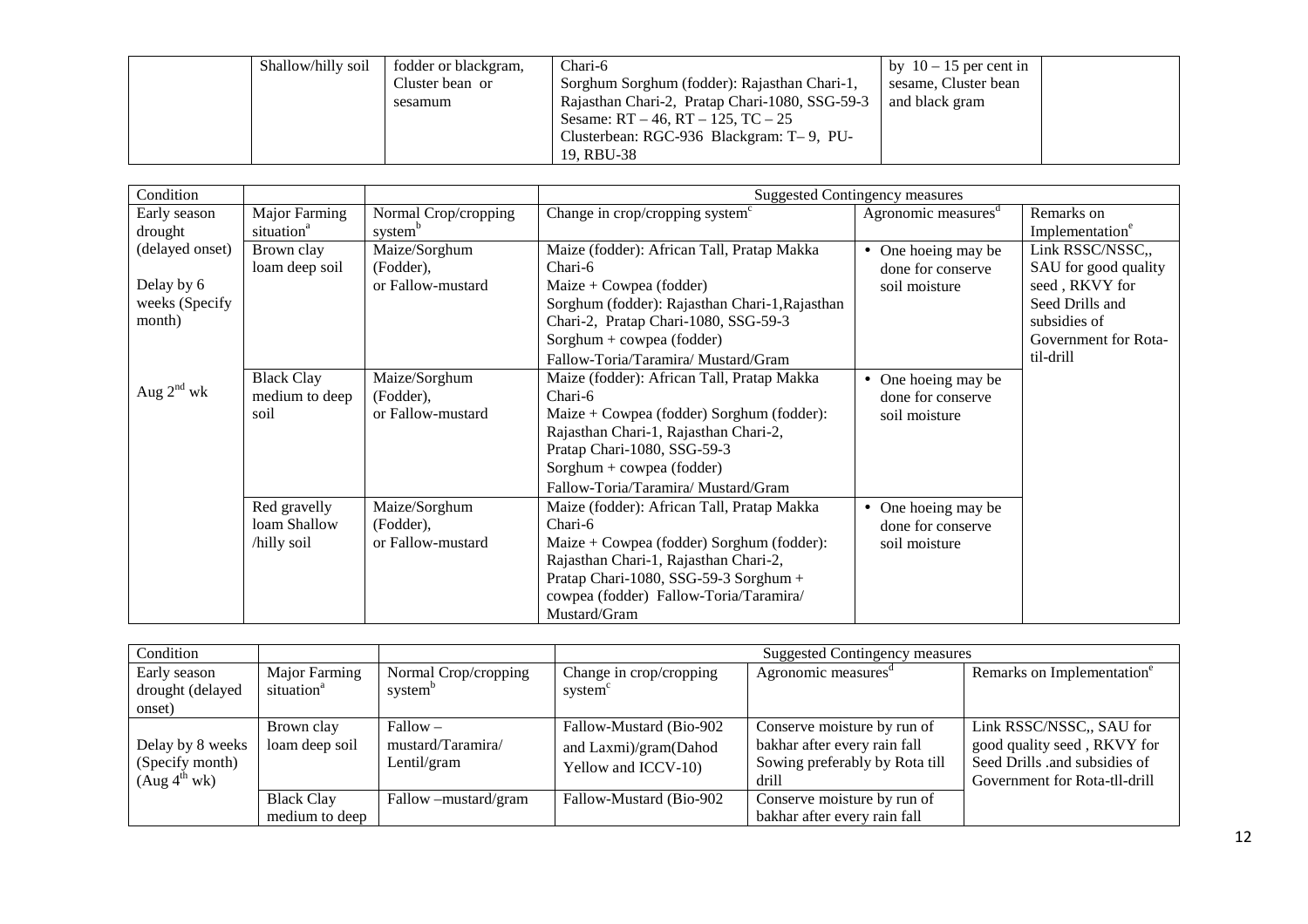| soil                                       |                        | and Laxmi)/gram(Dahod<br>Yellow and ICCV-10)                                 | Sowing preferably by Rota till<br>drill                                                                |
|--------------------------------------------|------------------------|------------------------------------------------------------------------------|--------------------------------------------------------------------------------------------------------|
| Red gravelly<br>loam Shallow<br>hilly soil | Fallow –mustard/barley | Fallow-Mustard (Bio-902<br>and Laxmi)/barley (RD-<br>2052, RD-2552, RD-2035) | Conserve moisture by run of<br>bakhar after every rain fall<br>Sowing preferably by Rota till<br>drill |

| Condition                                                                                                                |                                             |                                                                | <b>Suggested Contingency measures</b>                                                                                                                                                                                                                                                                                                                                                                  |                                                                                                                                                                   |                                                                                                    |
|--------------------------------------------------------------------------------------------------------------------------|---------------------------------------------|----------------------------------------------------------------|--------------------------------------------------------------------------------------------------------------------------------------------------------------------------------------------------------------------------------------------------------------------------------------------------------------------------------------------------------------------------------------------------------|-------------------------------------------------------------------------------------------------------------------------------------------------------------------|----------------------------------------------------------------------------------------------------|
| Early season<br>drought (Normal<br>onset)                                                                                | Major Farming<br>situation <sup>a</sup>     | Normal<br>Crop/cropping<br>system <sup>b</sup>                 | Crop management <sup>c</sup>                                                                                                                                                                                                                                                                                                                                                                           | Soil nutrient & moisture<br>conservation measure <sup>s</sup>                                                                                                     | Remarks on<br>Implementation <sup>e</sup>                                                          |
| Normal onset<br>followed by 15-20<br>days dry spell after<br>sowing leading to<br>poor<br>germination/crop<br>stand etc. | Brown clay loam<br>deep soil                | Maize, Groundnut,<br>Soybean, Sorghum,<br>sesame, blackgram    | • If germination is less than 50% then farmers<br>should go for re-sowing except groundnut<br>with early maturing varieties with 25%<br>higher seed rate<br>If plant population is more than 75% go for<br>gap filling.<br>In groundnut gap filling can be done by<br>sesame and in maize by blackgram or sesame                                                                                       | • Hoeing by hand hoe to<br>develop soil mulch for<br>conservation of soil<br>moisture.<br>Removal of Weeds in<br>time.<br>• Use green material for<br>mulching    | Availability of<br>wheel<br>hoe/power<br>weeder for<br>Inter-culture<br>operation<br>through RKVY. |
|                                                                                                                          | <b>Black Clay</b><br>medium to deep<br>soil | Maize, Groundnut,<br>Soybean, Sorghum,<br>sesame               | If germination is less than 50% then farmers<br>should go for re-sowing except groundnut<br>with early maturing varieties with 25%<br>higher seed rate<br>If plant population is more than 75% go for<br>$\bullet$<br>gap filling.<br>In maize gap filling can be done by sesame<br>or blackgram<br>In groundnut gap filling can be done by<br>$\bullet$<br>sesame and in maize by blackgram or sesame | • Hoeing by hand hoe to<br>develop soil mulch for<br>conservation of soil<br>moisture.<br>• Removal of Weeds in<br>time.<br>• Use green materials for<br>mulching |                                                                                                    |
|                                                                                                                          | Red gravelly loam<br>Shallow /hilly soil    | Maize, Groundnut,<br>Soybean, Sorghum,<br>sesame, Cluster bean | If germination is less than 50% then farmers<br>should go for re-sowing with early maturing<br>varieties with 25% higher seed rate<br>If plant population is more than 75% go for<br>$\bullet$<br>gap filling.<br>In maize and sorghum gap filling can be<br>done by sesame or greengram                                                                                                               | • Hoeing by hand hoe to<br>develop soil mulch for<br>conservation of soil<br>moisture.<br>• Removal of Weeds in<br>time.<br>Use green material for<br>mulching    |                                                                                                    |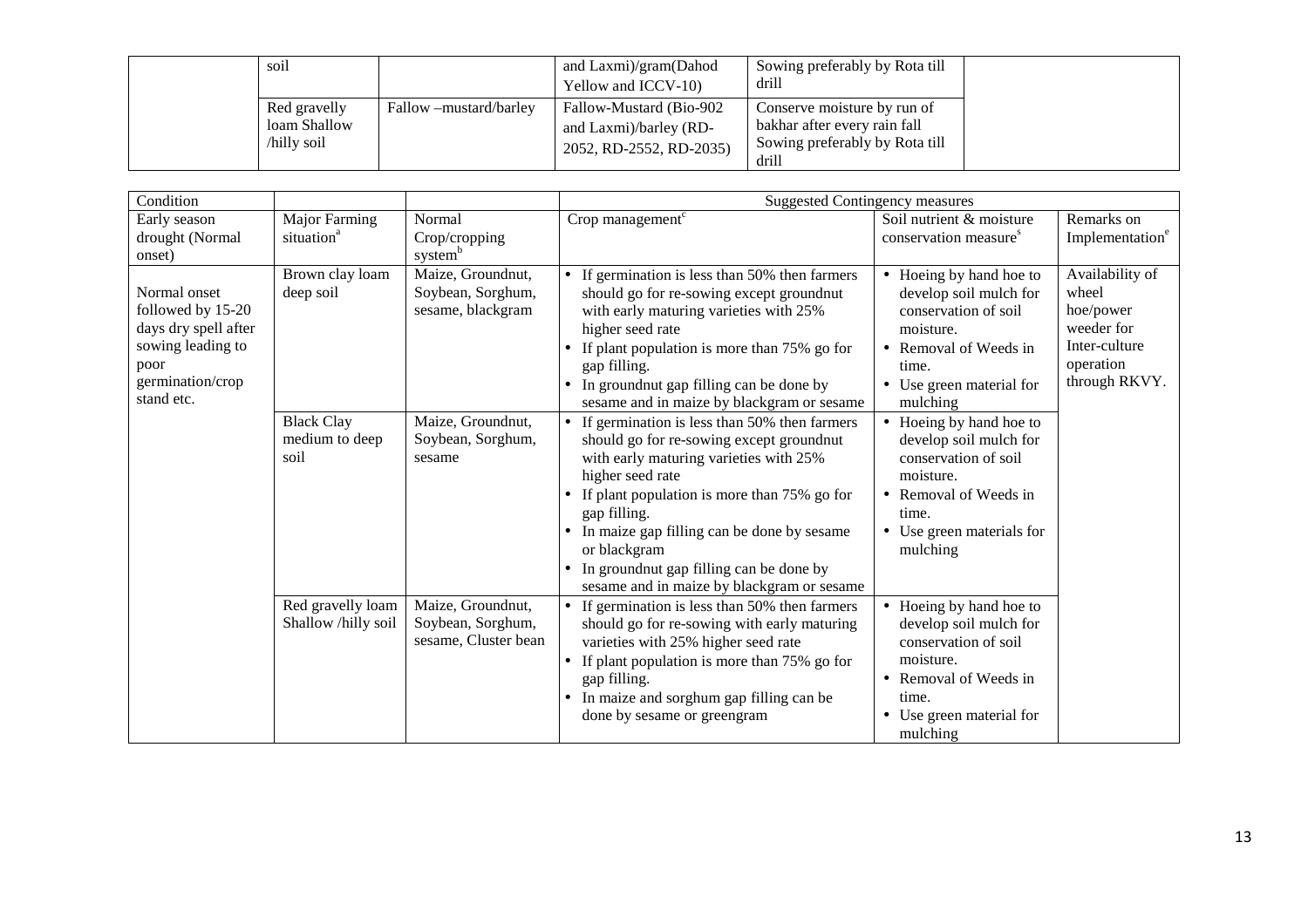| Condition                                                                                        |                                             |                                                                |                                                     | <b>Suggested Contingency measures</b>                                                                                                                                                                                         |                                                                                                      |
|--------------------------------------------------------------------------------------------------|---------------------------------------------|----------------------------------------------------------------|-----------------------------------------------------|-------------------------------------------------------------------------------------------------------------------------------------------------------------------------------------------------------------------------------|------------------------------------------------------------------------------------------------------|
| Mid season drought<br>(long dry spell,<br>consecutive 2 weeks<br>rainless $(>2.5$ mm)<br>period) | Major<br>Farming<br>situation <sup>a</sup>  | Normal Crop/cropping<br>system <sup>b</sup>                    | Crop management <sup>c</sup>                        | Soil nutrient & moisture conservation<br>measues <sup>d</sup>                                                                                                                                                                 | Remarks on<br>Implementation <sup>e</sup>                                                            |
| At vegetative stage                                                                              | Brown clay<br>loam deep<br>soil             | Maize, Groundnut,<br>Soybean, Sorghum,<br>sesame, blackgram    | • Thinning of plants by 30<br>to $50%$<br>• Weeding | • Earthing at 30 to 35 days after sowing.<br>• Life saving irrigation should be done<br>from harvested rain water<br>mulching in crop rows.<br>Spray of kaolin at 5%<br>• Spray of 1000 ppm thiourea<br>• Ridging in maize    | Availability of<br>wheel hoe and<br>power weeder for<br>Inter-culture<br>operations through<br>RKVY. |
|                                                                                                  | <b>Black Clay</b><br>medium to<br>deep soil | Maize, Groundnut,<br>Soybean, Sorghum,<br>sesame               | • Thinning of plants by 30<br>to $50%$<br>• Weeding | • Earthing at 30 to 35 days after sowing.<br>• Life saving irrigation should be done<br>from harvested rain water<br>• mulching in crop rows<br>• Spray of kaolin at 5%<br>• Spray of 1000 ppm thiourea<br>• Ridging in maize |                                                                                                      |
|                                                                                                  | Red gravelly<br>loam Shallow<br>/hilly soil | Maize, Groundnut,<br>Soybean, Sorghum,<br>sesame, Cluster bean | • Thinning of plants by 30<br>to $50%$<br>• Weeding | • Earthing at 30 to 35 days after sowing.<br>• Life saving irrigation should be done<br>from harvested rain water<br>mulching in crop rows<br>Spray of kaolin at 5%<br>• Spray of 1000 ppm thiourea<br>• Ridging in maize     |                                                                                                      |

| Condition                                 |                                         |                                                             |                                                                                                                                                                                                                            | <b>Suggested Contingency measures</b>                                                                                                                                                                                          |                                                           |
|-------------------------------------------|-----------------------------------------|-------------------------------------------------------------|----------------------------------------------------------------------------------------------------------------------------------------------------------------------------------------------------------------------------|--------------------------------------------------------------------------------------------------------------------------------------------------------------------------------------------------------------------------------|-----------------------------------------------------------|
| Mid season<br>drought (long dry           | Major Farming<br>situation <sup>a</sup> | Normal Crop/cropping<br>system                              | Crop management <sup>c</sup>                                                                                                                                                                                               | Soil nutrient & moisture conservation<br>measues                                                                                                                                                                               | Remarks on<br>Implementation <sup>e</sup>                 |
| spell)<br>At flowering/<br>fruiting stage | Brown clay loam<br>deep soil            | Maize, Groundnut,<br>Soybean, Sorghum,<br>sesame, blackgram | • Removal of lower leaves for<br>fodder<br>and<br>in<br>maize<br>sorghum.<br>• Detasseling in maize<br>• Harvest maize for baby corn<br>if market is available<br>• Harvesting of maize for<br>green cobs and green fodder | • Spray of kaolin $@$ 5%<br>• Spray of 1000 ppm of thiourea.<br>Life saving irrigation should be<br>done from harvested rain water<br>except sesame<br>• Mulching in crop rows<br>• Apply stover of sesame, cotton as<br>mulch | Crop Insurance<br>Farm Pond<br>construction<br>under RKVY |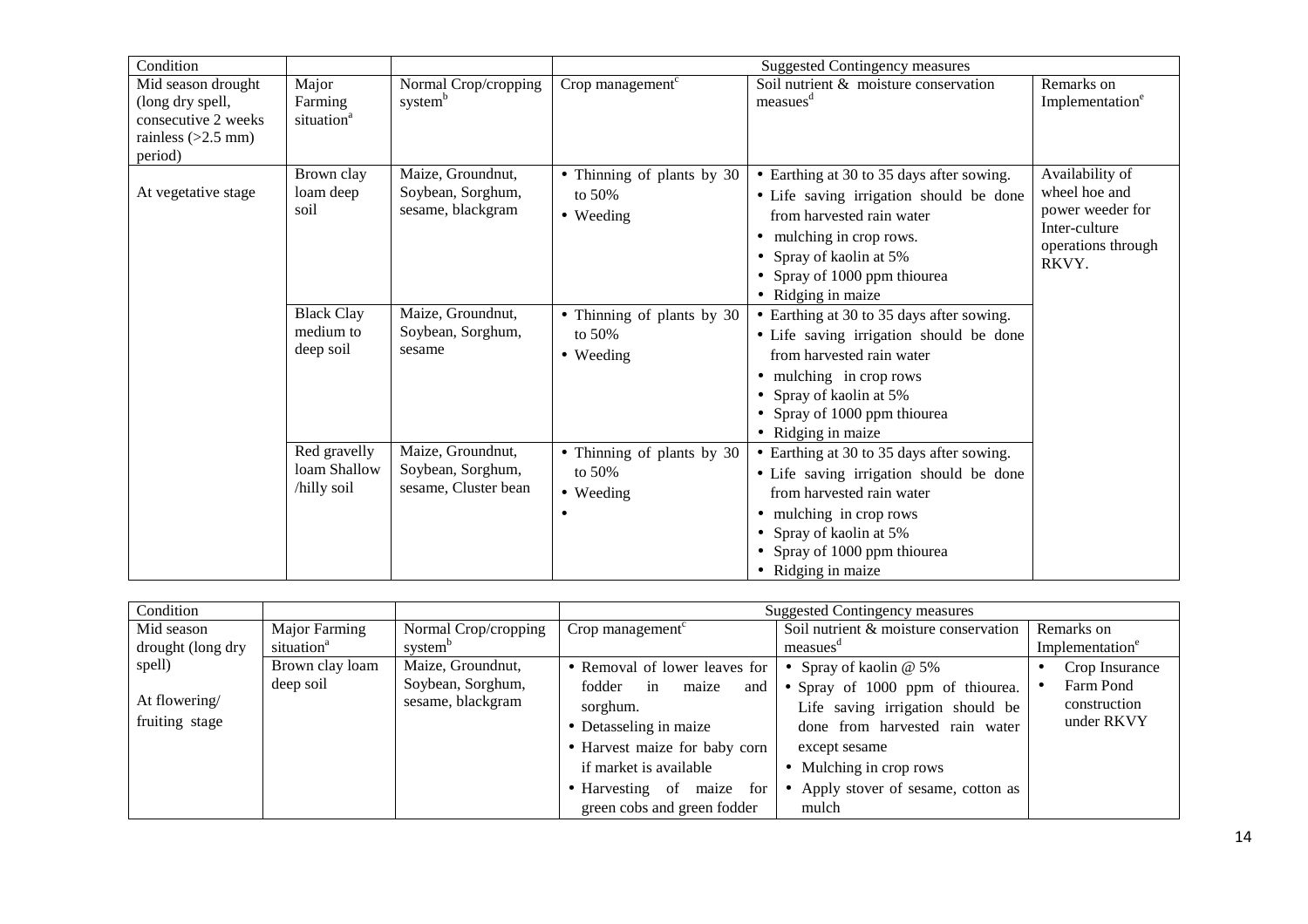| <b>Black Clay</b><br>medium to deep<br>soil | Maize, Groundnut,<br>Soybean, Sorghum,<br>sesame               | • Removal of lower leaves for<br>fodder<br>maize<br>in<br>and<br>sorghum.<br>• Detasseling in maize<br>• Harvest maize for baby corn<br>if market is available<br>• Harvesting of maize for<br>green fodder                | • Spray of kaolin $@$<br>• Life saving irrigation should be<br>done from harvested rain water<br>except sesame<br>• Mulching in crop rows<br>• Spray of 1000 ppm of thiourea.<br>• Apply stover of sesame, cotton as<br>mulch |  |
|---------------------------------------------|----------------------------------------------------------------|----------------------------------------------------------------------------------------------------------------------------------------------------------------------------------------------------------------------------|-------------------------------------------------------------------------------------------------------------------------------------------------------------------------------------------------------------------------------|--|
| Red gravelly loam<br>Shallow /hilly soil    | Maize, Groundnut,<br>Soybean, Sorghum,<br>sesame, Cluster bean | • Removal of lower leaves for<br>fodder<br>in<br>maize<br>and<br>sorghum.<br>• Detasseling in maize<br>• Harvest maize for baby corn<br>if market is available<br>• Harvesting of maize for<br>green cobs and green fodder | • Spray of kaolin @ $5\%$<br>• Spray of 1000 ppm of thiourea.<br>· Life saving irrigation should be<br>done harvested rain water except<br>sesame<br>• Mulching in crop rows<br>• Apply stover of sesame, cotton as<br>mulch  |  |

| Condition                             |                                                |                                                                |                                                                                                                                            | Suggested Contingency measures                                                                                                    |                                                                                    |
|---------------------------------------|------------------------------------------------|----------------------------------------------------------------|--------------------------------------------------------------------------------------------------------------------------------------------|-----------------------------------------------------------------------------------------------------------------------------------|------------------------------------------------------------------------------------|
| Terminal drought<br>(Early withdrawal | <b>Major Farming</b><br>situation <sup>a</sup> | Normal Crop/cropping<br>system <sup>b</sup>                    | Crop management $c$                                                                                                                        | Rabi Crop planning <sup>a</sup>                                                                                                   | Remarks on<br>Implementation <sup>e</sup>                                          |
| of monsoon)                           | Brown clay loam<br>deep soil                   | Maize, Groundnut,<br>Soybean, Sorghum,<br>sesame, blackgram    | • Harvest maize for green cobs<br>• Life saving irrigation with harvested<br>rain water.<br>Harvest ground nut for green pods<br>$\bullet$ | If late season rains are<br>there, after failure of Kharif<br>crops, Rabi crops i.e.<br>Taramira/Toria etc. can be<br>sown        | Link Crop<br>Insurance and<br>Construction of<br>Farm Pond under<br>NREGA and RKVY |
|                                       | <b>Black Clay</b><br>medium to deep<br>soil    | Maize, Groundnut,<br>Soybean, Sorghum,<br>sesame               | • Harvest maize for green cobs<br>• Life saving irrigation with harvested<br>rain water.<br>Harvest ground nut for green pods<br>$\bullet$ | If late season rains are<br>there, after failure of Kharif<br>crops, Rabi crops i.e.<br>Taramira/Toria etc. can be<br>sown        |                                                                                    |
|                                       | Red gravelly loam<br>Shallow /hilly soil       | Maize, Groundnut,<br>Soybean, Sorghum,<br>sesame, Cluster bean | • Harvest maize for green cobs<br>• Life saving irrigation with harvested<br>rain water.<br>Harvest ground nut for green pods              | If late season rains are<br>there, after failure of Kharif<br>crops, Rabi crops <i>i.e.</i><br>Taramira/Toria etc. can be<br>sown |                                                                                    |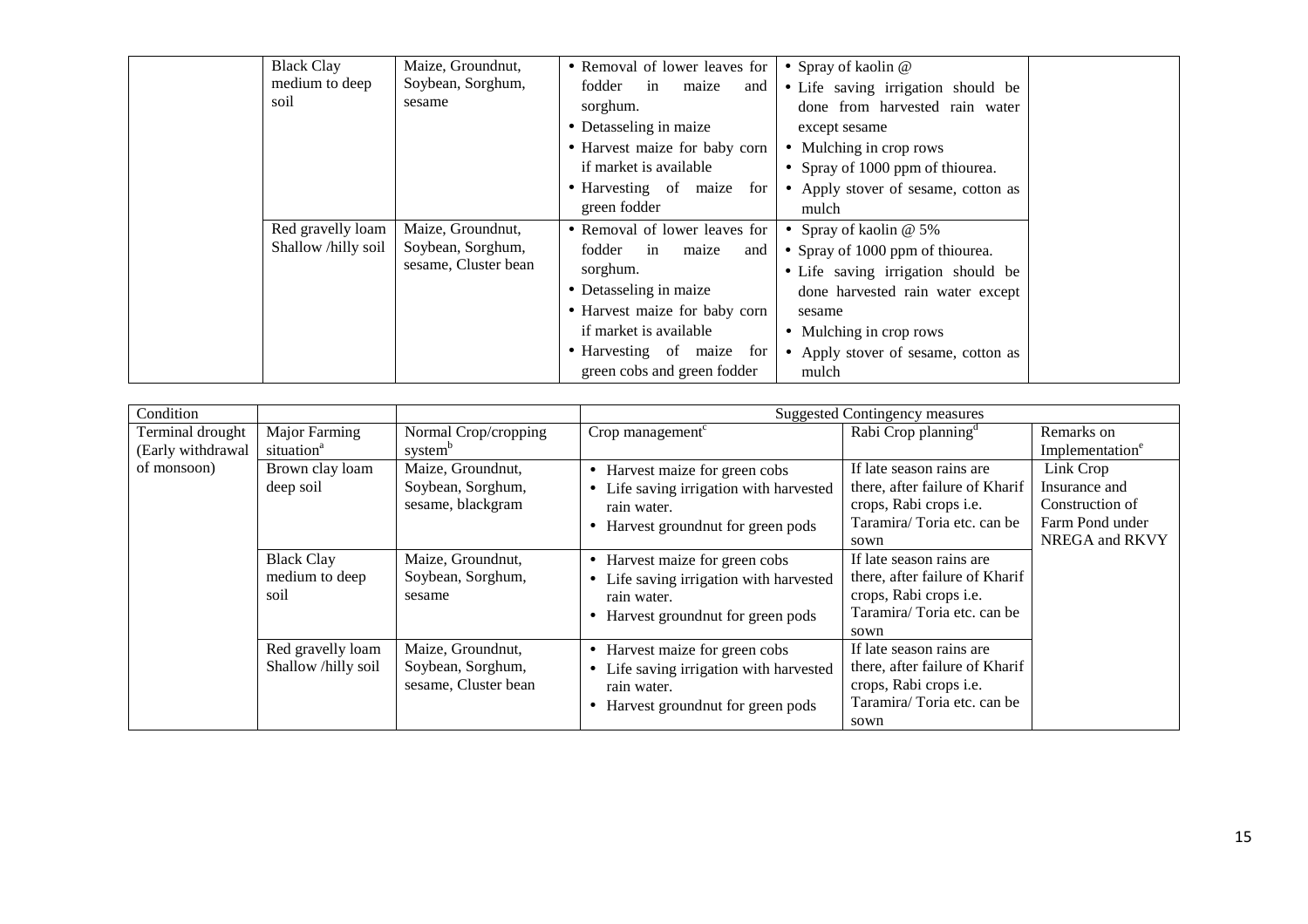| Condition                                               |                                             |                                                                                                                                               |                                                                                                                                                                                                                               | Suggested Contingency measures                                                                                                                                                                                                                            |                                                                   |
|---------------------------------------------------------|---------------------------------------------|-----------------------------------------------------------------------------------------------------------------------------------------------|-------------------------------------------------------------------------------------------------------------------------------------------------------------------------------------------------------------------------------|-----------------------------------------------------------------------------------------------------------------------------------------------------------------------------------------------------------------------------------------------------------|-------------------------------------------------------------------|
|                                                         |                                             |                                                                                                                                               |                                                                                                                                                                                                                               |                                                                                                                                                                                                                                                           |                                                                   |
|                                                         | Major Farming                               | Normal Crop/cropping                                                                                                                          | Change in crop/cropping                                                                                                                                                                                                       | Agronomic measures <sup>1</sup>                                                                                                                                                                                                                           | Remarks on                                                        |
|                                                         | situation <sup>t</sup>                      | system <sup>g</sup>                                                                                                                           | system <sup>h</sup>                                                                                                                                                                                                           |                                                                                                                                                                                                                                                           | Implementation <sup>1</sup>                                       |
| Delayed                                                 | soils                                       |                                                                                                                                               |                                                                                                                                                                                                                               | Mention source of irrigation, topography (upland/lowland) and soil colour & depth Eg; canal irrigated shallow red soils; tankfed medium deep black                                                                                                        |                                                                   |
| release of<br>water in<br>canals due to<br>low rainfall | Brown clay loam<br>deep soil                | Groundnut-wheat /mustard<br>Soybean-wheat<br>Kharif pulses/Sesame -<br>Mustard/wheat/gram<br>Maize/sorghum-<br>wheat/mustard / gram           | <b>Short Duration Varieties</b><br>Wheat- HI-1531, HI-1500, HI-<br>8627, Raj-3777,<br>$Gram - Pratap Chana - 1,$<br>ICCV - 10, Dahod Yallow<br>Mustard: Laxmi, Bio - 902                                                      | • Sowing of short duration<br>varieties.<br>• 25% increase in seed rate in<br>wheat.<br>Irrigation by pressurized<br>irrigation systems.<br>Irrigation at critical stages.<br>Thiourea spray reproductive                                                 | If ponds is available<br>sowing can be done<br>by harvested water |
|                                                         | <b>Black Clay</b><br>medium to deep<br>soil | Groundnut-wheat /mustard<br>Soybean-wheat<br>Kharif pulses/Sesame -<br>Mustard/wheat/gram<br>Maize/sorghum-<br>wheat/mustard / gram           | <b>Short Duration Varieties</b><br>Wheat- HI-1531, HI-1500, HI-<br>8627, Raj-3777,<br>$Gram - Pratap Chana - 1,$<br>ICCV - 10, Dahod Yallow<br>Mustard: Laxmi, Bio - 902                                                      | stage.<br>Sowing of short duration<br>varieties.<br>25% increase in seed rate in<br>wheat.<br>Irrigation by pressurized<br>irrigation systems.<br>Irrigation at critical stages.<br>Thiourea spray at reproductive<br>stage.                              |                                                                   |
|                                                         | Red gravelly loam<br>Shallow /hilly soil    | Groundnut-wheat /mustard<br>Soybean-wheat<br>Kharif pulses/Sesame -<br>Mustard/wheat/gram<br>Maize/sorghum-<br>wheat/barley mustard /<br>gram | <b>Short Duration Varieties</b><br>Wheat- HI-1531, HI-1500, HI-<br>8627, Raj-3777,<br>Barley-RD-103, RD-2035, RD<br>$-2052$ , RD - 2552<br>$Gram - Pratap Chana - 1,$<br>ICCV - 10, Dahod Yallow<br>Mustard: Laxmi, Bio - 902 | Sowing of short duration<br>$\bullet$<br>varieties.<br>25% increase in seed rate in<br>wheat.<br>Irrigation by pressurized<br>$\bullet$<br>irrigation systems.<br>Irrigation at critical stages.<br>Thiourea spray at reproductive<br>$\bullet$<br>stage. |                                                                   |

#### **2.1.2 Drought - Irrigated situation**

| Condition     |                 |                         | Suggested Contingency measures                              |                                      |                  |
|---------------|-----------------|-------------------------|-------------------------------------------------------------|--------------------------------------|------------------|
|               | Major Farming   | Normal Crop/cropping    | Change in crop/cropping<br>Remarks on<br>Agronomic measures |                                      |                  |
|               | situation'      | system <sup>8</sup>     | system <sup>-</sup>                                         |                                      | Implementation   |
| Limited       | Brown clay loam | Groundnut-wheat/mustard | Replace wheat by mustard,                                   | Weed free environment                | If pond is       |
| release of    | deep soil       | Soybean-wheat           | lentil and gram                                             | Use of weeds as mulch.               | available sowing |
| water in      |                 | Kharif pulses/Sesame –  | Intercropping of                                            | Irrigation by pressurized irrigation | can be done by   |
| canals due to |                 |                         | gram+mustard (one row of                                    | systems.                             | harvested water  |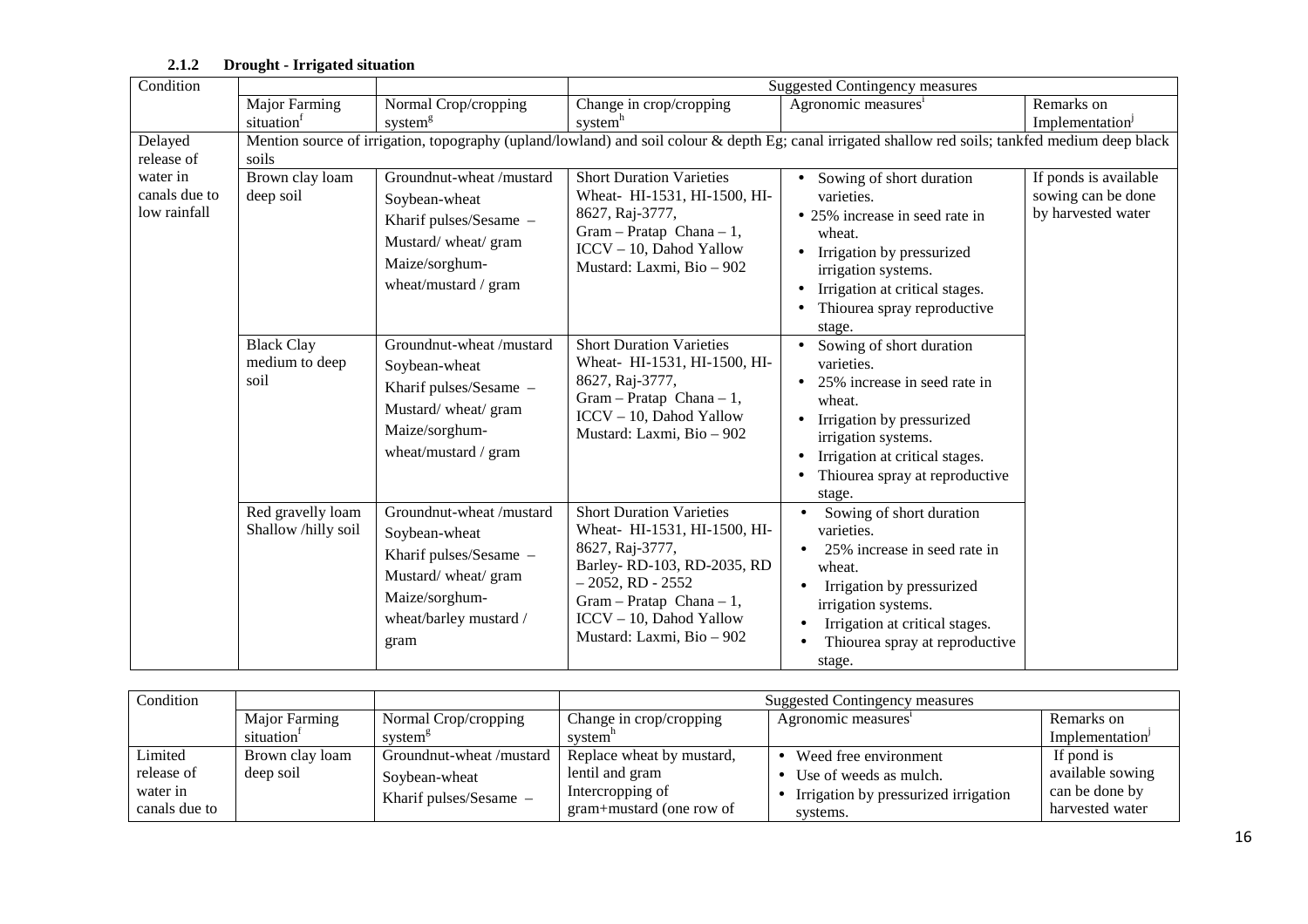| Condition    |                                             |                                                                                                                                              |                                                                                                                                                 | <b>Suggested Contingency measures</b>                                                                                                                                                                                    |                                           |
|--------------|---------------------------------------------|----------------------------------------------------------------------------------------------------------------------------------------------|-------------------------------------------------------------------------------------------------------------------------------------------------|--------------------------------------------------------------------------------------------------------------------------------------------------------------------------------------------------------------------------|-------------------------------------------|
|              | <b>Major Farming</b><br>situation           | Normal Crop/cropping<br>system <sup>g</sup>                                                                                                  | Change in crop/cropping<br>system <sup>n</sup>                                                                                                  | Agronomic measures <sup>1</sup>                                                                                                                                                                                          | Remarks on<br>Implementation <sup>J</sup> |
| low rainfall |                                             | Mustard/wheat/gram<br>Maize/sorghum-<br>wheat/mustard / gram                                                                                 | mustard across the 4 m<br>spacing)                                                                                                              | Irrigation at critical stages.<br>Thiourea spray at reproductive stage.<br>Spray of Kaolin @ 5%                                                                                                                          |                                           |
|              | <b>Black Clay</b><br>medium to deep<br>soil | Groundnut-wheat/mustard<br>Soybean-wheat<br>Kharif pulses/Sesame -<br>Mustard/wheat/gram<br>Maize/sorghum-<br>wheat/mustard / gram           | Replace wheat by mustard,<br>lentil and gram<br>Intercropping of<br>gram+mustard (one row of<br>mustard across the 4 m<br>spacing)              | Weed free environment<br>Use of weeds as mulch.<br>Irrigation by pressurized irrigation<br>systems.<br>Irrigation at critical stages.<br>Thiourea spray at reproductive stage.<br>Spray of Kaolin @ 5%                   |                                           |
|              | Red gravelly loam<br>Shallow /hilly soil    | Groundnut-wheat/mustard<br>Soybean-wheat<br>Kharif pulses/Sesame -<br>Mustard/wheat/gram<br>Maize/sorghum-<br>wheat/barley mustard /<br>gram | Replace wheat by Barley,<br>Mustard and Taramira,<br>Mustard: Laxmi, Bio-902<br>Barley: RD-2052, RD-2035,<br>RD-2552<br>Taramira: T-27, RTM-314 | 25% increase in seed rate in barley<br>Spray of 2% urea in barley<br>Irrigation by pressurized irrigation<br>systems.<br>Irrigation at critical stages.<br>Thiourea spray at reproductive stage.<br>Spray of Kaolin @ 5% |                                           |

| Condition     |                        |                                             |                              | <b>Suggested Contingency measures</b> |                             |
|---------------|------------------------|---------------------------------------------|------------------------------|---------------------------------------|-----------------------------|
|               | Major Farming          | Normal Crop/cropping system <sup>g</sup>    | Change in crop/cropping      | Agronomic measures <sup>1</sup>       | Remarks on                  |
|               | situation <sup>1</sup> |                                             | system <sup>h</sup>          |                                       | Implementation <sup>1</sup> |
| Non release   | Brown clay             | Groundnut-wheat/mustard                     | Only Gram, Mustard,          | • Soil mulch by stirring              | Create awareness            |
| of water in   | loam deep soil         | Soybean-wheat                               | Taramira can be grown if     | • Weed free                           | and skill                   |
| canals under  |                        | Kharif pulses/Sesame – Mustard/wheat/gram   | conserved moisture is        | environment                           | improvement from            |
| delayed onset |                        | Maize/sorghum-wheat/mustard / gram          | available due to late season | • Spray of Kaolin @ $5\%$             | <b>KVKS</b>                 |
| of monsoon in |                        |                                             | rain fall                    |                                       |                             |
| catchment     | <b>Black Clay</b>      | Groundnut-wheat /mustard                    | Only Gram, Mustard,          | • Soil mulch by stirring              |                             |
|               | medium to deep         | Soybean-wheat                               | Taramira can be grown if     | • Weed free                           |                             |
|               | soil                   | Kharif pulses/Sesame - Mustard/ wheat/ gram | conserved moisture is        | environment                           |                             |
|               |                        | Maize/sorghum-wheat/mustard / gram          | available due to late season | Spray of Kaolin @ 5%                  |                             |
|               |                        |                                             | rain fall                    |                                       |                             |
|               | Red gravelly           | Groundnut-wheat /mustard                    | Only Gram, Mustard,          | • Soil mulch by stirring              |                             |
|               | loam Shallow           | Soybean-wheat                               | Taramira can be grown if     | • Weed free                           |                             |
|               | /hilly soil            | Kharif pulses/Sesame - Mustard/wheat/gram   | conserved moisture is        | environment                           |                             |
|               |                        | Maize/sorghum-wheat/barley mustard / gram   | available due to late season | • Spray of Kaolin $@$ 5%              |                             |
|               |                        |                                             | rain fall                    |                                       |                             |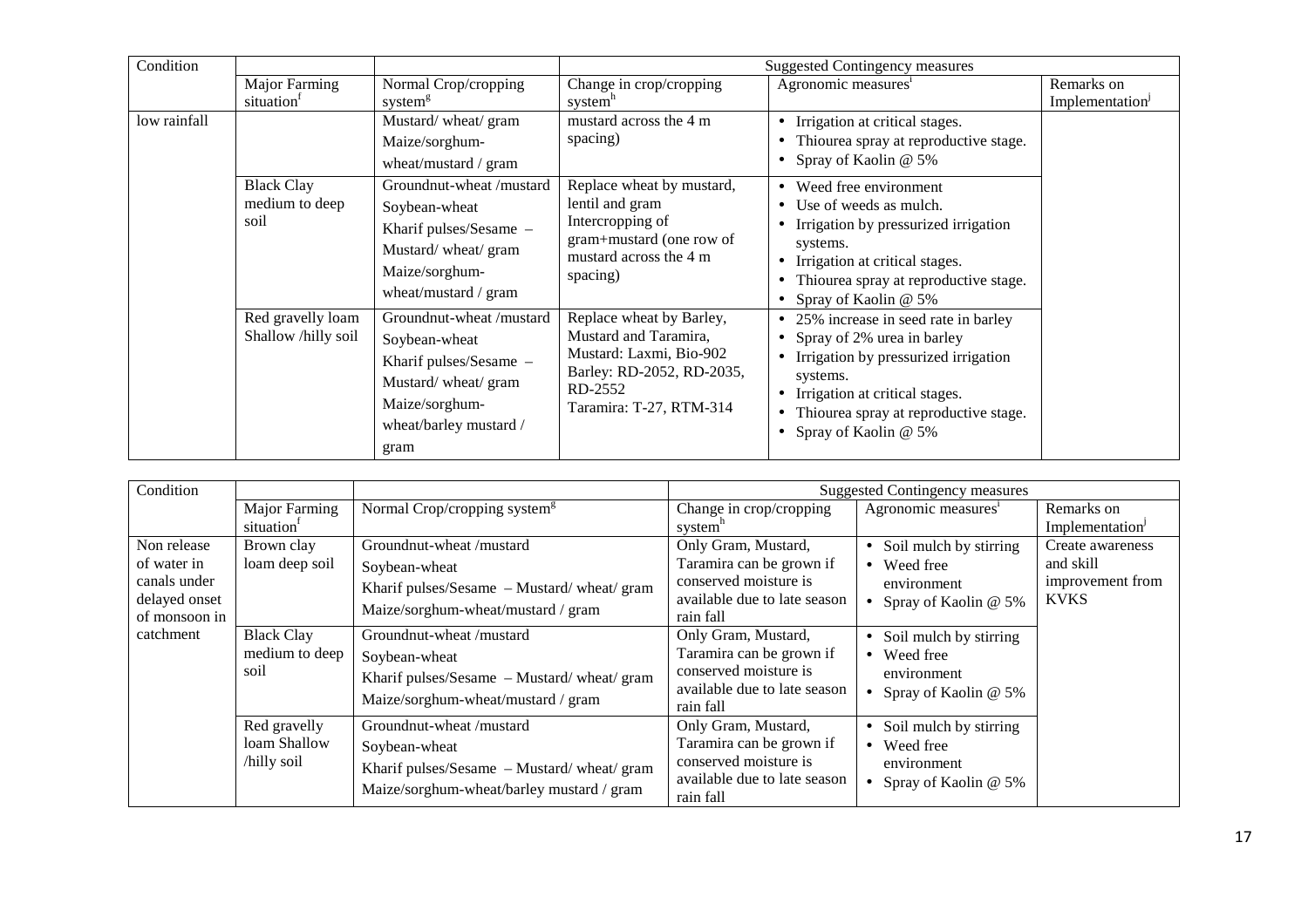| Condition      |                   |                                           |                              | <b>Suggested Contingency measures</b> |                             |
|----------------|-------------------|-------------------------------------------|------------------------------|---------------------------------------|-----------------------------|
|                | Major Farming     | Normal Crop/cropping system <sup>g</sup>  | Change in crop/cropping      | Agronomic measures <sup>1</sup>       | Remarks on                  |
|                | situation         |                                           | system"                      |                                       | Implementation <sup>J</sup> |
| Lack of        | Brown clay        | Groundnut-wheat /mustard                  | Only Gram, Mustard,          | • Soil mulch by stirring              | Create awareness            |
| inflows into   | loam deep soil    | Soybean-wheat                             | Taramira can be grown if     | • Weed free                           | and skill                   |
| tanks due to   |                   | Kharif pulses/Sesame - Mustard/wheat/gram | conserved moisture is        | environment                           | improvement from            |
| insufficient   |                   | Maize/sorghum-wheat/mustard / gram        | available due to late season | • Spray of Kaolin @ $5\%$             | <b>KVKS</b>                 |
| /delayed onset |                   |                                           | rain fall                    |                                       |                             |
| of monsoon     | <b>Black Clay</b> | Groundnut-wheat/mustard                   | Only Gram, Mustard,          | • Soil mulch by stirring              |                             |
|                | medium to deep    | Soybean-wheat                             | Taramira can be grown if     | • Weed free                           |                             |
|                | soil              | Kharif pulses/Sesame - Mustard/wheat/gram | conserved moisture is        | environment                           |                             |
|                |                   | Maize/sorghum-wheat/mustard / gram        | available due to late season | • Spray of Kaolin $@$ 5%              |                             |
|                |                   |                                           | rain fall                    |                                       |                             |
|                | Red gravelly      | Groundnut-wheat /mustard                  | Only Gram, Mustard,          | • Soil mulch by stirring              |                             |
|                | loam Shallow      | Soybean-wheat                             | Taramira can be grown if     | • Weed free                           |                             |
|                | /hilly soil       | Kharif pulses/Sesame - Mustard/wheat/gram | conserved moisture is        | environment                           |                             |
|                |                   | Maize/sorghum-wheat/barley mustard / gram | available due to late season | • Spray of Kaolin $@$ 5%              |                             |
|                |                   |                                           | rain fall                    |                                       |                             |

| Condition                                                         |                                             |                                                                                                                                      |                                                                                  | <b>Suggested Contingency measures</b>                                                                                                                                                           |                                                                         |
|-------------------------------------------------------------------|---------------------------------------------|--------------------------------------------------------------------------------------------------------------------------------------|----------------------------------------------------------------------------------|-------------------------------------------------------------------------------------------------------------------------------------------------------------------------------------------------|-------------------------------------------------------------------------|
|                                                                   | Major Farming<br>situation <sup>1</sup>     | Normal Crop/cropping system <sup>g</sup>                                                                                             | Change in crop/cropping<br>system <sup>h</sup>                                   | Agronomic measures <sup>1</sup>                                                                                                                                                                 | Remarks on<br>Implementation                                            |
| Insufficient<br>groundwater<br>recharge due<br>to low<br>rainfall | Brown clay<br>loam deep soil                | Groundnut-wheat /mustard<br>Soybean-wheat<br>Kharif pulses/Sesame - Mustard/<br>wheat/ gram<br>Maize/sorghum-wheat/mustard /<br>gram | Sowing of early maturing<br>and drought tolerant<br>varieties of different crops | Thinning of excess plants in<br>mustard<br>• Weed free environment<br>In-situ mulching by weeds<br>$\bullet$<br>Irrigation by MIS<br>Irrigation at critical stages<br>Spray of Kaolin @ 5%      | Percolation tanks<br>may be dugout<br>through NREGA or<br><b>NABARD</b> |
|                                                                   | <b>Black Clay</b><br>medium to<br>deep soil | Groundnut-wheat /mustard<br>Soybean-wheat<br>Kharif pulses/Sesame - Mustard/<br>wheat/ gram<br>Maize/sorghum-wheat/mustard /<br>gram | Sowing of early maturing<br>and drought tolerant<br>varieties of different crops | Thinning of excess plants in<br>mustard<br>• Weed free environment<br>In-situ mulching by weeds<br>$\bullet$<br>Irrigation by MIS<br>Irrigation at critical stages<br>• Spray of Kaolin @ $5\%$ |                                                                         |
|                                                                   | Red gravelly<br>loam Shallow<br>/hilly soil | Groundnut-wheat /mustard<br>Soybean-wheat<br>Kharif pulses/Sesame - Mustard/<br>wheat/ gram                                          | Sowing of early maturing<br>and drought tolerant<br>varieties of different crops | Thinning of excess plants in<br>mustard<br>Weed free environment<br>In-situ mulching by weeds<br>Irrigation by MIS                                                                              |                                                                         |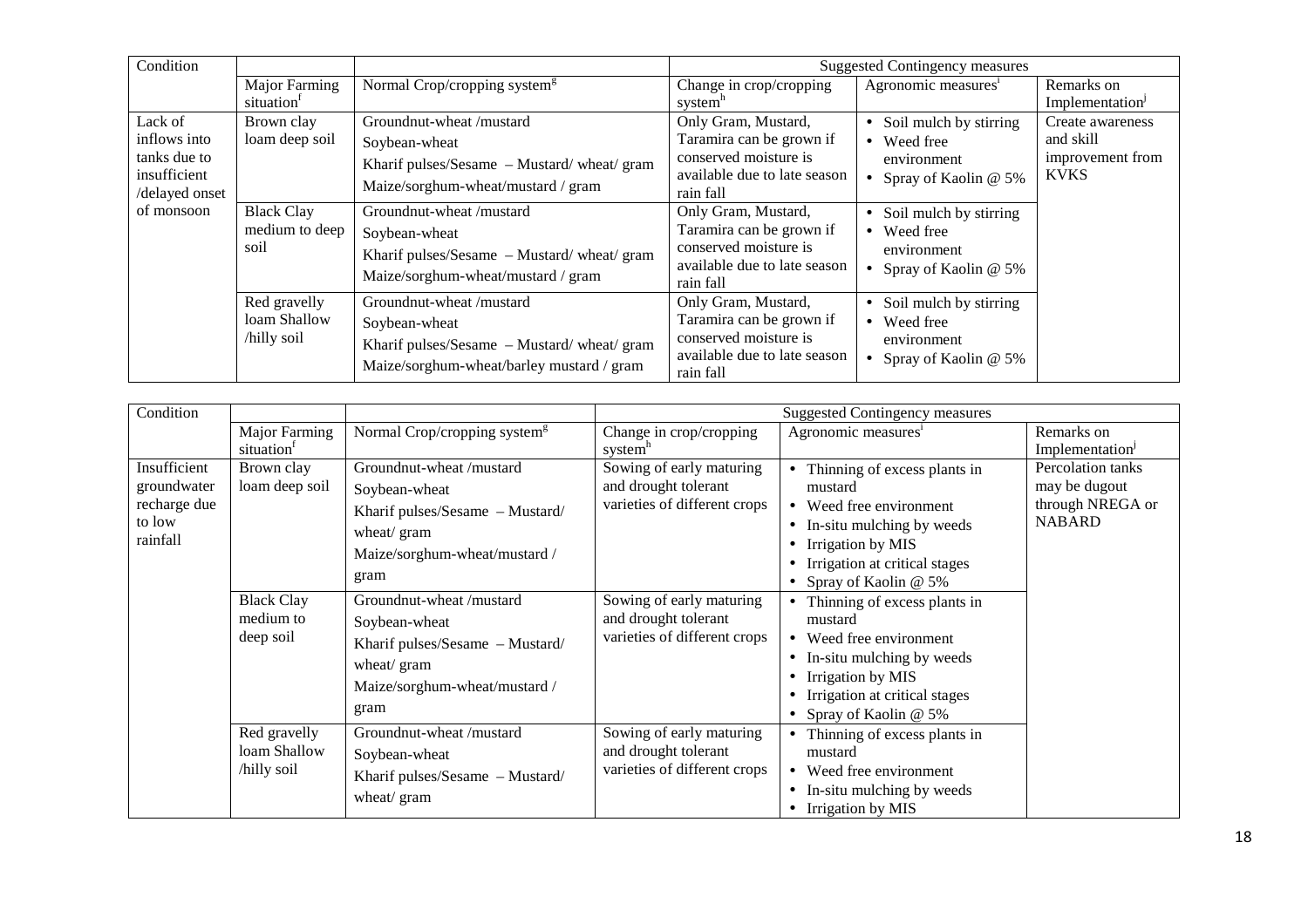| Condition |                        |                                           | Suggested Contingency measures |                               |                |  |
|-----------|------------------------|-------------------------------------------|--------------------------------|-------------------------------|----------------|--|
|           | Major Farming          | Normal Crop/cropping system $\frac{8}{3}$ | Change in crop/cropping        | Agronomic measures            | Remarks on     |  |
|           | situation <sup>-</sup> |                                           | system"                        |                               | Implementation |  |
|           |                        | Maize/sorghum-wheat/barley                |                                | Irrigation at critical stages |                |  |
|           |                        | mustard / gram                            |                                | Spray of Kaolin @ 5%          |                |  |

#### 2.2 Unusual rains (untimely, unseasonal etc) (for both rainfed and irrigated situations)

| <b>Condition</b> |                                                                                                                                                                                                                  | <b>Suggested contingency measure</b>                                                                                                                                                                                                                       |                                                                                                                                                                                                             |                                                                                                                                      |  |  |  |
|------------------|------------------------------------------------------------------------------------------------------------------------------------------------------------------------------------------------------------------|------------------------------------------------------------------------------------------------------------------------------------------------------------------------------------------------------------------------------------------------------------|-------------------------------------------------------------------------------------------------------------------------------------------------------------------------------------------------------------|--------------------------------------------------------------------------------------------------------------------------------------|--|--|--|
|                  | Continuous high rainfall in a short span leading to water logging                                                                                                                                                |                                                                                                                                                                                                                                                            |                                                                                                                                                                                                             |                                                                                                                                      |  |  |  |
|                  | Vegetative stage <sup>k</sup>                                                                                                                                                                                    | Flowering stage <sup>1</sup>                                                                                                                                                                                                                               | Crop maturity stage $^{\rm m}$                                                                                                                                                                              | Post harvest <sup>n</sup>                                                                                                            |  |  |  |
| Maize            | Drain excess water by proper drainage<br>• Earthling up of crop for anchorage<br>• Intercultivation with hoe to improve the<br>aeration and to control weeds<br>• Apply 20kg N/ha at optimum moisture<br>content | • Drain excess water by proper<br>drainage<br>• Earthingup of crop for anchorage<br>• Intercultivation with hoe to<br>improve soil aeration and to<br>control weeds<br>• Apply multi nutrient or hormonal<br>spray to promote flowering                    | • Drain excess water by<br>proper drainage as<br>early as possible<br>• Harvest green cobs<br>from dislodged<br>plants for immediate<br>marketing(Maizesor<br>ghum)<br>• Shift the produce into<br>the shed | Harvest the cobs after<br>they are dried up<br>properly<br>Dry the grains up to 10-<br>12% moisture level<br>before storage /bagging |  |  |  |
| Sorghum          | Drain out excess water<br>Take up plant protection measures                                                                                                                                                      | Drain out excess water<br>Timely plant protection measures<br>are to be taken up                                                                                                                                                                           | Drain out excess water                                                                                                                                                                                      | Shifting of grain<br>immediately after drying                                                                                        |  |  |  |
| Soybean          | Drain excess water by proper<br>$\bullet$<br>drainage<br>Intercultivation with hoe to<br>$\bullet$<br>improve the aeration and to control<br>weeds<br>Apply 20kg N/ha at optimum<br>moisture content             | Drain excess water by proper<br>$\bullet$<br>drainag<br>Intercultivation with hoe to<br>$\bullet$<br>improve soil aeration and to<br>control weeds<br>Apply multi nutrient or<br>$\bullet$<br>hormonal spray<br>Planofix to promote flowering<br>$\bullet$ | Drain excess water<br>$\bullet$<br>by proper drainage<br>as early as possible<br>Harvest at<br>$\bullet$<br>physiological<br>maturity on clear<br>sunny day                                                 | Dry the produce up to<br>10-12% moisture level<br>before storage /bagging                                                            |  |  |  |
| Cluster bean     | -do-                                                                                                                                                                                                             | $-do-$                                                                                                                                                                                                                                                     | $-do-$                                                                                                                                                                                                      | Dry the produce up to<br>10-12% moisture level<br>before storage /bagging                                                            |  |  |  |
| Black gram       | $-do-$                                                                                                                                                                                                           | $-do-$                                                                                                                                                                                                                                                     | $-do-$                                                                                                                                                                                                      | Dry the produce up to<br>10-12% moisture level<br>before storage /bagging                                                            |  |  |  |
| Sesame           | $-do-$                                                                                                                                                                                                           | $-do-$                                                                                                                                                                                                                                                     | $-do-$                                                                                                                                                                                                      | Dry the produce up to<br>10-12% moisture level<br>before storage /bagging                                                            |  |  |  |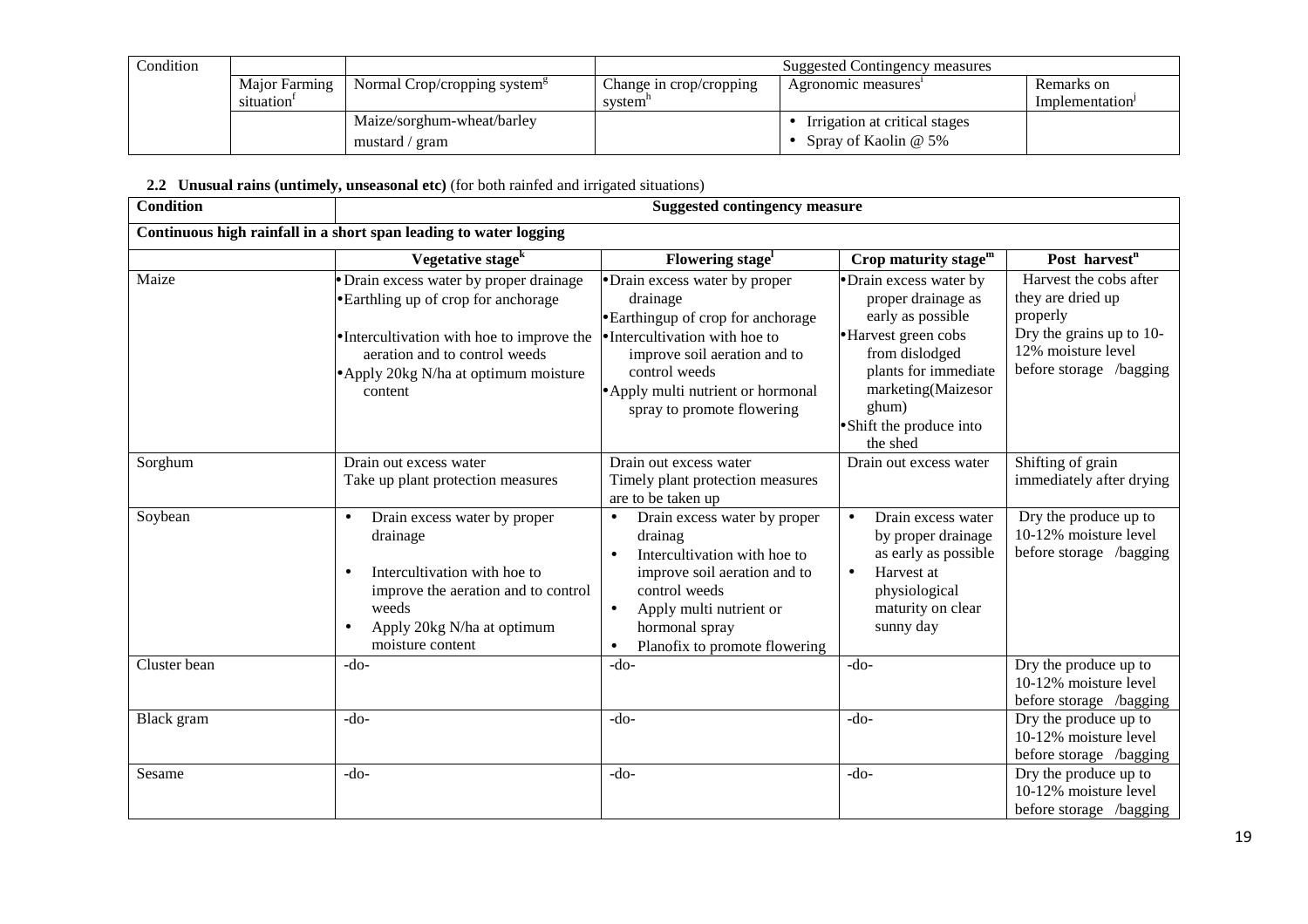| Groundnut                                                         | 1. Drain out the excess water at the<br>earliest<br>2. Take-up the gap filling at the earliest<br>4. Apply 10-15 kg N/ha after draining<br>excess water<br>5. Take up plant protection measures<br>against possible pests and disease<br>incidence | 1. Drain out the excess water at<br>the earliest<br>2. Apply 4-5 kg N/acre after<br>draining excess water<br>3. spray $KNO3 1$ % or Urea<br>2% water soluble fertilizers like 19-<br>19- or 19, 20-20-20, 21-21-21 at<br>1% to support nutrition<br>4. Take up plant protection<br>measures against possible pests<br>and disease incidence<br>5. Incorporate. Gypsum 200 kg/<br>acre at flowering. | 1. drain out the excess<br>water at the earliest<br>2. spray $KNO3 1 %$ or<br>2% Urea to support<br>nutrition<br>4. Take up plant<br>protection measures<br>against possible pests<br>and disease incidence | 1. Drain the field<br>immediately.<br>2. Harvest the produce<br>after the event.<br>3. Dry the pods to safe<br>moisture level to prevent<br>storage pests. |
|-------------------------------------------------------------------|----------------------------------------------------------------------------------------------------------------------------------------------------------------------------------------------------------------------------------------------------|-----------------------------------------------------------------------------------------------------------------------------------------------------------------------------------------------------------------------------------------------------------------------------------------------------------------------------------------------------------------------------------------------------|-------------------------------------------------------------------------------------------------------------------------------------------------------------------------------------------------------------|------------------------------------------------------------------------------------------------------------------------------------------------------------|
| Rabi crops                                                        | Drain the excess water as early as<br>possible                                                                                                                                                                                                     | Drain the excess water as early as<br>possible                                                                                                                                                                                                                                                                                                                                                      | Drain the excess<br>$\bullet$<br>water as early as<br>possible<br>Allow the crop to<br>dry completely<br>before harvesting                                                                                  | Well dry the produce up<br>to10-12% moisture<br>before storage                                                                                             |
| Horticulture                                                      |                                                                                                                                                                                                                                                    |                                                                                                                                                                                                                                                                                                                                                                                                     |                                                                                                                                                                                                             |                                                                                                                                                            |
| <b>Vegetables</b>                                                 | Removal of excess water from field by<br>formation of small channels                                                                                                                                                                               | Removal of excess water from<br>field by formation of small<br>channels                                                                                                                                                                                                                                                                                                                             | Removal of excess<br>water and harvest<br>vegetables                                                                                                                                                        |                                                                                                                                                            |
| Heavy rainfall with high speed winds in a short span <sup>2</sup> |                                                                                                                                                                                                                                                    |                                                                                                                                                                                                                                                                                                                                                                                                     |                                                                                                                                                                                                             |                                                                                                                                                            |
| <b>Crops Maize</b>                                                | Drain the excess water as early as<br>$\bullet$<br>possible Earthling up of crop for<br>anchorage<br>Intercultivation with hoe to<br>improve the aeration and to control<br>weeds<br>Apply 20kg N/ha at optimum moisture<br>content                | Drain the excess water as early as<br>possible<br>Apply 20kg N/ha at optimum<br>moisture content                                                                                                                                                                                                                                                                                                    | Drain the excess<br>$\bullet$<br>water as early as<br>possible<br>Allow the crop to<br>dry completely<br>before harvesting<br>Harvest green cobs<br>for marketing                                           | Well dry the produce up<br>to10-12% moisture<br>before storage                                                                                             |
| Sorghum                                                           | Drain out excess water<br>Take up plant protection measures                                                                                                                                                                                        | Drain out excess water<br>Timely plant protection measures<br>are to be taken up                                                                                                                                                                                                                                                                                                                    | Drain out excess water                                                                                                                                                                                      | Shifting of grain<br>immediately after drying                                                                                                              |
| Soybean                                                           | Drain excess water by proper<br>drainage<br>Intercultivation with hoe to<br>improve the aeration and to control                                                                                                                                    | Drain excess water by proper<br>$\bullet$<br>drainag<br>Intercultivation with hoe to<br>$\bullet$<br>improve soil aeration and to<br>control weeds<br>Apply multi nutrient or<br>$\bullet$                                                                                                                                                                                                          | Drain excess water<br>$\bullet$<br>by proper drainage<br>as early as possible<br>Harvest at<br>$\bullet$<br>physiological<br>maturity on clear                                                              | Dry the produce up to<br>10-12% moisture level<br>before storage /bagging                                                                                  |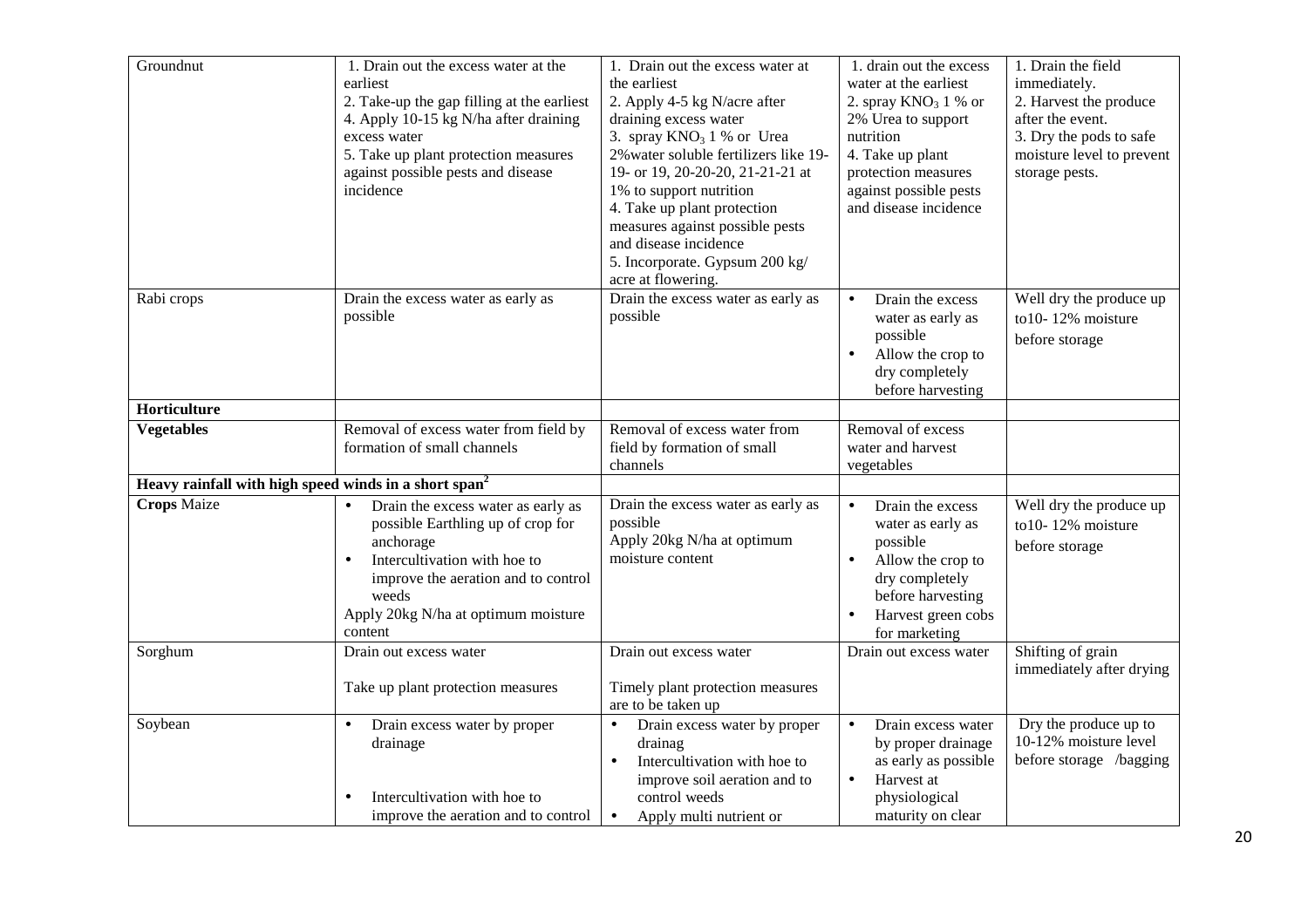|                    | weeds<br>Apply 20kg N/ha at optimum<br>$\bullet$<br>moisture content                                                                                                                  | hormonal spray<br>Planofix to promote flowering<br>$\bullet$                                                                                                                                                                                                                                                                       | sunny day                                                                                                                                         |                                                                                                                |
|--------------------|---------------------------------------------------------------------------------------------------------------------------------------------------------------------------------------|------------------------------------------------------------------------------------------------------------------------------------------------------------------------------------------------------------------------------------------------------------------------------------------------------------------------------------|---------------------------------------------------------------------------------------------------------------------------------------------------|----------------------------------------------------------------------------------------------------------------|
| Cluster bean,      | $-do-$                                                                                                                                                                                | $-do-$                                                                                                                                                                                                                                                                                                                             | $-do-$                                                                                                                                            | $-do-$                                                                                                         |
| Black gram,        | $-do-$                                                                                                                                                                                | $-do-$                                                                                                                                                                                                                                                                                                                             | $-do-$                                                                                                                                            | $-do-$                                                                                                         |
| Sesame,            | $-do-$                                                                                                                                                                                | $-do-$                                                                                                                                                                                                                                                                                                                             | $-do-$                                                                                                                                            | $-do-$                                                                                                         |
| Groundnut          | Drain out the excess water at the<br>earliest                                                                                                                                         | Drain out the excess water at the<br>earliest                                                                                                                                                                                                                                                                                      | Drain out the excess<br>water at the earliest                                                                                                     | Drain the field<br>immediately.                                                                                |
|                    | Take-up the gap filling at the earliest<br>Apply 10-15 kg N/ha after draining<br>excess water<br>Take up plant protection measures<br>against possible pests and disease<br>incidence | Apply 4-5 kg N/acre after draining<br>excess water<br>spray $KNO_3$ 1 % or Urea 2% water<br>soluble fertilizers like 19-19- or 19,<br>20-20-20, 21-21-21 at 1% to<br>support nutrition<br>Take up plant protection measures<br>against possible pests and disease<br>incidence<br>Incorporate Gypsum 200 kg/ acre<br>at flowering. | Spray $KNO3 1 %$ or 2%<br>Urea to support<br>nutrition<br>Take up plant<br>protection measures<br>against possible pests<br>and disease incidence | Harvest the produce<br>after the event.<br>Dry the pods to safe<br>moisture level to prevent<br>storage pests. |
| Horticulture       |                                                                                                                                                                                       |                                                                                                                                                                                                                                                                                                                                    |                                                                                                                                                   |                                                                                                                |
| <b>Fruit crops</b> | Drain excess water from the basin/field<br>Apply N10-20kgN/ha to regain vigor<br>Need based plant protection                                                                          | Drain excess water with proper<br>drainage<br>Application of N-fertilizers (10-<br>20KgN/ha)                                                                                                                                                                                                                                       | Fruit harvest at proper<br>stage                                                                                                                  | Grading, shorting and<br>produce placed in proper<br>way to avoid rotten                                       |
|                    |                                                                                                                                                                                       | Need based plant protection<br>Spray planofix to promote<br>flowering                                                                                                                                                                                                                                                              |                                                                                                                                                   |                                                                                                                |
| vegetables         | Removal excess water from field by<br>formation of small channels                                                                                                                     | Removal excess water from field<br>by formation of small channels                                                                                                                                                                                                                                                                  | Removal excess water<br>and harvest vegetables                                                                                                    |                                                                                                                |

| Outbreak of pests and diseases due to unseasonal rains |                                            |                                              |                                       |                    |
|--------------------------------------------------------|--------------------------------------------|----------------------------------------------|---------------------------------------|--------------------|
| Maize/                                                 | <b>Insect pest :-</b> Aphid, Jassids       | <b>Insect pest :-Stem Borer</b>              |                                       |                    |
|                                                        | spray Dimethoate 30EC or Monocrotophos     | Quinalphos $@$ 2 ml/lit.                     |                                       |                    |
|                                                        | 36 SL 1 ml / lit water                     |                                              |                                       |                    |
| Sorghum                                                | Early planting with (in one week) onset of | Stem borer damage can be checked by          | Dusting og carbaryl50                 | Quick drying grain |
|                                                        | monsoon to avoid shoot fly incidence for   | application of insecticides like carbaryl3G, | WP, Carbary $13D$ once or $\parallel$ | 10-12% moisture to |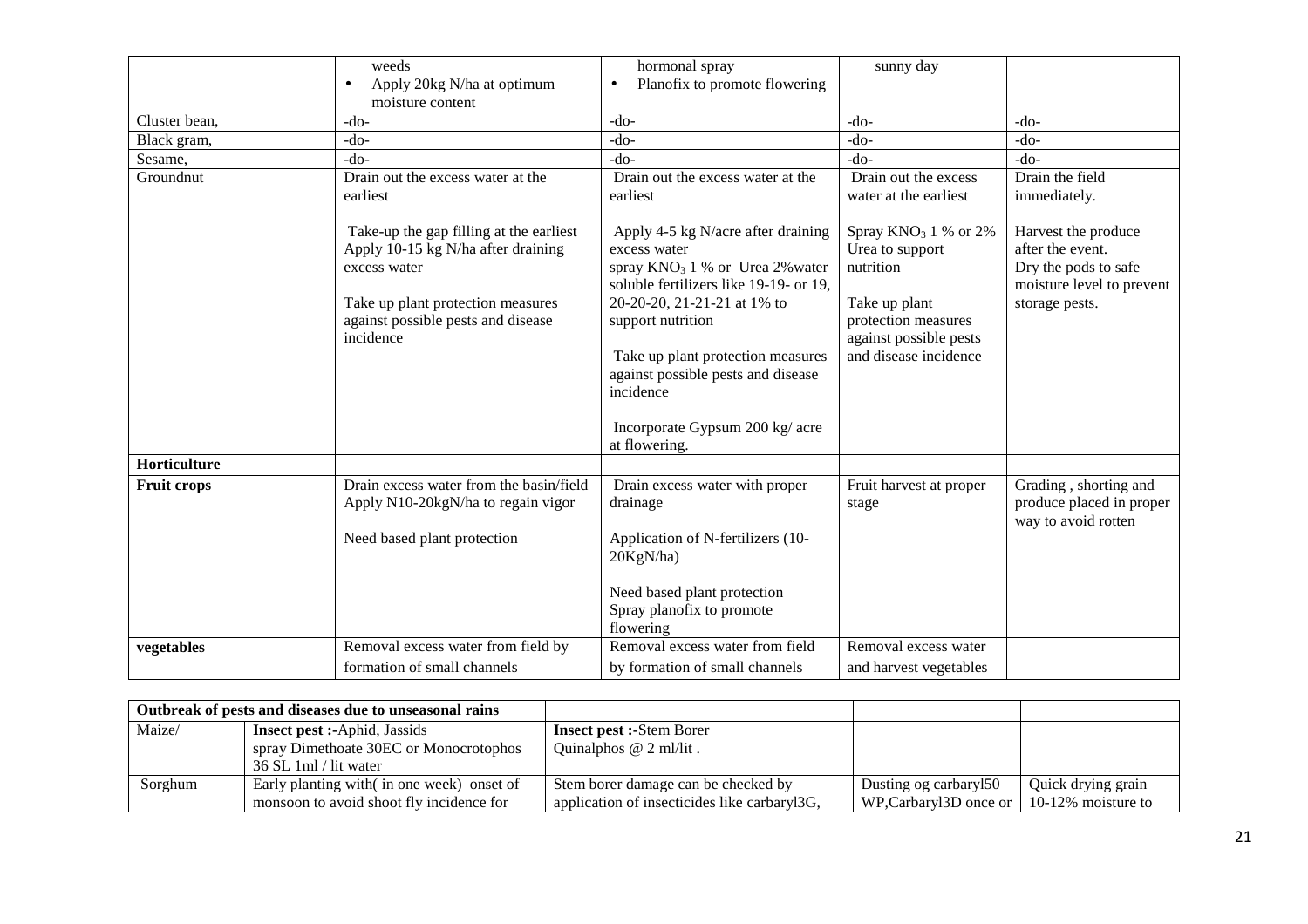|         | kharif crop                                     | furodon $3G@10-12kg/ha$ in the whorl at 30-35    | twice at ear emergence | avoid storage grain   |
|---------|-------------------------------------------------|--------------------------------------------------|------------------------|-----------------------|
|         |                                                 | days after germination                           | to control sorghum     | pests                 |
|         | End of sept $1st$ week of October to escape the |                                                  | midge and ear head bug |                       |
|         | damage of shoot fly for rabi crop               |                                                  |                        |                       |
|         |                                                 |                                                  |                        |                       |
|         | Spraying dithane M-45@2%, 2-3 times             |                                                  |                        |                       |
|         | during early growth of plants to control rust   |                                                  |                        |                       |
|         | disease                                         |                                                  |                        |                       |
| Soybean | Yellow mosaic virus                             | Spray of methyl demeton/monocrotophos any        |                        | Quick drying of grain |
|         |                                                 | other systemic insecticide to control the vector |                        | 10-12\% moisture to   |
|         |                                                 | of virus                                         |                        | avoid storage grain   |
|         |                                                 |                                                  |                        | pests                 |

#### **2.3 Floods Not Applicable**

| <b>Condition</b>                            | Suggested contingency measure |                  |                    |            |
|---------------------------------------------|-------------------------------|------------------|--------------------|------------|
| Transient water logging/ partial inundation | Seedling / nursery stage      | Vegetative stage | Reproductive stage | At harvest |
|                                             | <b>NA</b>                     |                  |                    |            |

#### **2.4 Extreme events: Heat wave / Cold wave/Frost/ Hailstorm /Cyclone**

| <b>Extreme event type</b> | Suggested contingency measure <sup>r</sup> |                                   |                             |                           |  |
|---------------------------|--------------------------------------------|-----------------------------------|-----------------------------|---------------------------|--|
|                           | Seedling / nursery stage                   | <b>Vegetative stage</b>           | <b>Reproductive stage</b>   | At harvest                |  |
| <b>Heat wave</b>          |                                            |                                   |                             |                           |  |
| <b>Horticulture</b>       |                                            |                                   |                             |                           |  |
| Vegetables(Tomato/        | Protected cultivation in shade net house   | Light $&$ frequent irrigation     | Light & frequent irrigation | Timely picking of fruits  |  |
| <b>Onion/Chilli</b>       | Spray of borex at 0.1%                     |                                   |                             |                           |  |
| /Brinjal)                 |                                            |                                   |                             |                           |  |
|                           | Arrangement of wind breaks                 |                                   |                             |                           |  |
| Fruit crops               | Protect the seedlings by providing the     | Bordeaux paste to exposed bark,   | Bordeaux paste to exposed   | Harvest the crop as       |  |
|                           | shed/shade net house                       | Protect the branches of the tree  | bark                        | early as possible or keep |  |
|                           | Arrangement of wind breaks                 | from sunscorching                 | Protect the branches of the | in cold storage           |  |
|                           |                                            | Mulching around base of the trunk | tree from sunscorching      |                           |  |
|                           |                                            | of the tree                       | Mulching around base of     |                           |  |
|                           |                                            |                                   | the trunk of the tree       |                           |  |
| Cold wave                 |                                            |                                   |                             |                           |  |
|                           | Light irrigation                           | Light irrigation                  | Spray of H2SO4 @            | Harvest the crop at       |  |
|                           | Smoking during the night                   | Smoking during the night          | $0.1\%$ .                   | physiological maturity    |  |
| Wheat                     | Arrangement of wind breaks                 | Arrangement of wind breaks        | Burning of crop             |                           |  |
| Mustard                   | $-do-$                                     | $-do-$                            | residues around the         | $-do-$                    |  |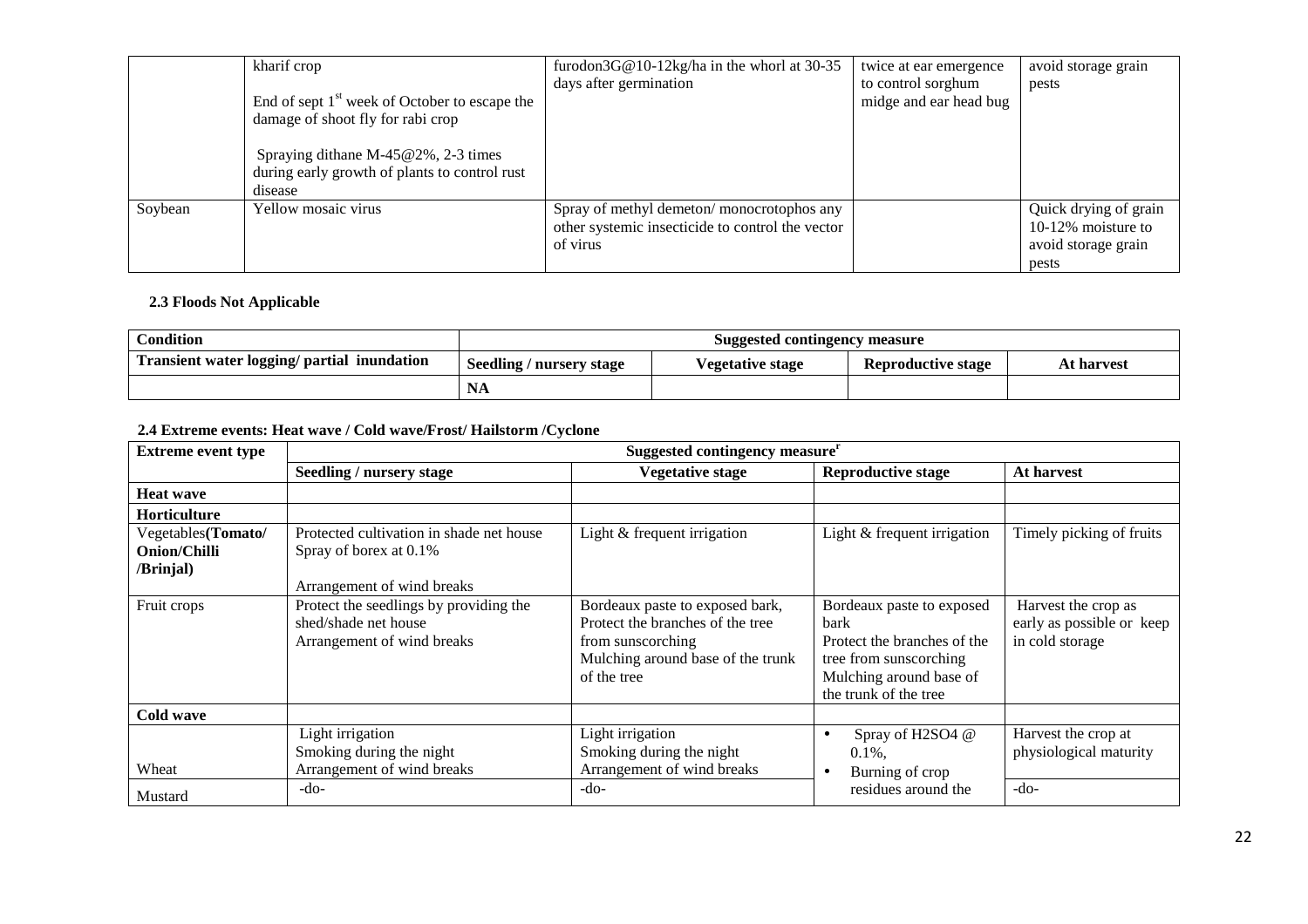|      | -do- | -do- | field                   | -do- |
|------|------|------|-------------------------|------|
| Gram |      |      | 1rrigation<br>10 h<br>. |      |

| <b>Horticulture</b>  |                                                                                                      |                                                                                                      |           |                                                                                            |                                                                     |
|----------------------|------------------------------------------------------------------------------------------------------|------------------------------------------------------------------------------------------------------|-----------|--------------------------------------------------------------------------------------------|---------------------------------------------------------------------|
| Pea, tomato, brinjal | Protected cultivation in shade net<br>house<br>Spray of borex at 0.1%<br>Arrangeement of wind breaks | Protected cultivation in shade net<br>house<br>Spray of borex at 0.1%<br>Arrangeement of wind breaks | $\bullet$ | Spray of H2SO4 @ 0.1%,<br>Burning of crop residues<br>around the field<br>Light irrigation | Harvest the crop as early<br>as possible or keep in<br>cold storage |
| Frost                | Protected cultivation in shade net<br>house<br>Spray of borex at 0.1%<br>Arrangeement of wind breaks | Protected cultivation in shade net<br>house<br>Spray of borex at 0.1%<br>Arrangeement of wind breaks |           |                                                                                            |                                                                     |
| Wheat                | $-do-$                                                                                               | -do-                                                                                                 |           | Spray of H2SO4 @ 0.1%,                                                                     |                                                                     |
| Mustard              | $-do-$                                                                                               | $-do-$                                                                                               |           | Burning of crop residues                                                                   |                                                                     |
| Gram                 | $-do-$                                                                                               | $-do-$                                                                                               |           | around the field<br>Light irrigation                                                       |                                                                     |
| <b>Horticulture</b>  |                                                                                                      |                                                                                                      |           |                                                                                            |                                                                     |
| Pea,                 | Protected cultivation in shade net                                                                   | Light irrigation                                                                                     |           | Spray of H2SO4 @ 0.1%,                                                                     |                                                                     |
| Tomato,              | house                                                                                                | Smoking during the night                                                                             |           | Burning of crop residues                                                                   |                                                                     |
| Brinjal              | Spray of borex at 0.1%<br>Light irrigation                                                           |                                                                                                      |           | around the field<br>Light irrigaiton                                                       |                                                                     |

#### **2.5 Contingent strategies for livestock, Poultry & Fisheries**

#### **2.5.1 Livestock**

|                | <b>Before the event</b>                                  | During the event                                         | After the event                  |
|----------------|----------------------------------------------------------|----------------------------------------------------------|----------------------------------|
| <b>Drought</b> |                                                          |                                                          |                                  |
| Feed and       | As the district is occasionally prone to drought the     | Harvest and use all the failed crop (Maize, Blackgram,   | Flushing the stock to recoup     |
| Fodder         | under mentioned measures may be taken to enhance         | Sorghum, Ground nut, Cluster bean, Wheat, Barley,        | Replenish the feed and<br>fodder |
| availability   | the availability of feed and fodder base at the village/ | Green gram, Soybean etc.,) material as fodder and        | <b>banks</b>                     |
|                | household level                                          | feed the Livestock.                                      |                                  |
|                | Sowing of horsegram/Lucerne etc., during NE              | Use judiciously the karabi, Preserved sewan /Dhaman      |                                  |
|                | monsoon                                                  | /Bharut, Wheat straw, Lopped Khejari                     |                                  |
|                | Preservation green maize fodder as silage                | High productive animals should be Supplemented with      |                                  |
|                | All the crop residues especially Bajra Karabi,           | tree fodder                                              |                                  |
|                | Wheat/barley<br>Chopped<br>straw/                        | Available feed and fodder should be cut from CPRs        |                                  |
|                | sewan/Dhaman/Bharut/ Dry leaves of Jharberi/             | and stall fed in order to reduce the energy requirements |                                  |
|                |                                                          | of the animals                                           |                                  |
|                | Groundnut bhusa should be stored properly in the         | Provision of emergency grazing/feeding (Cow-calf         |                                  |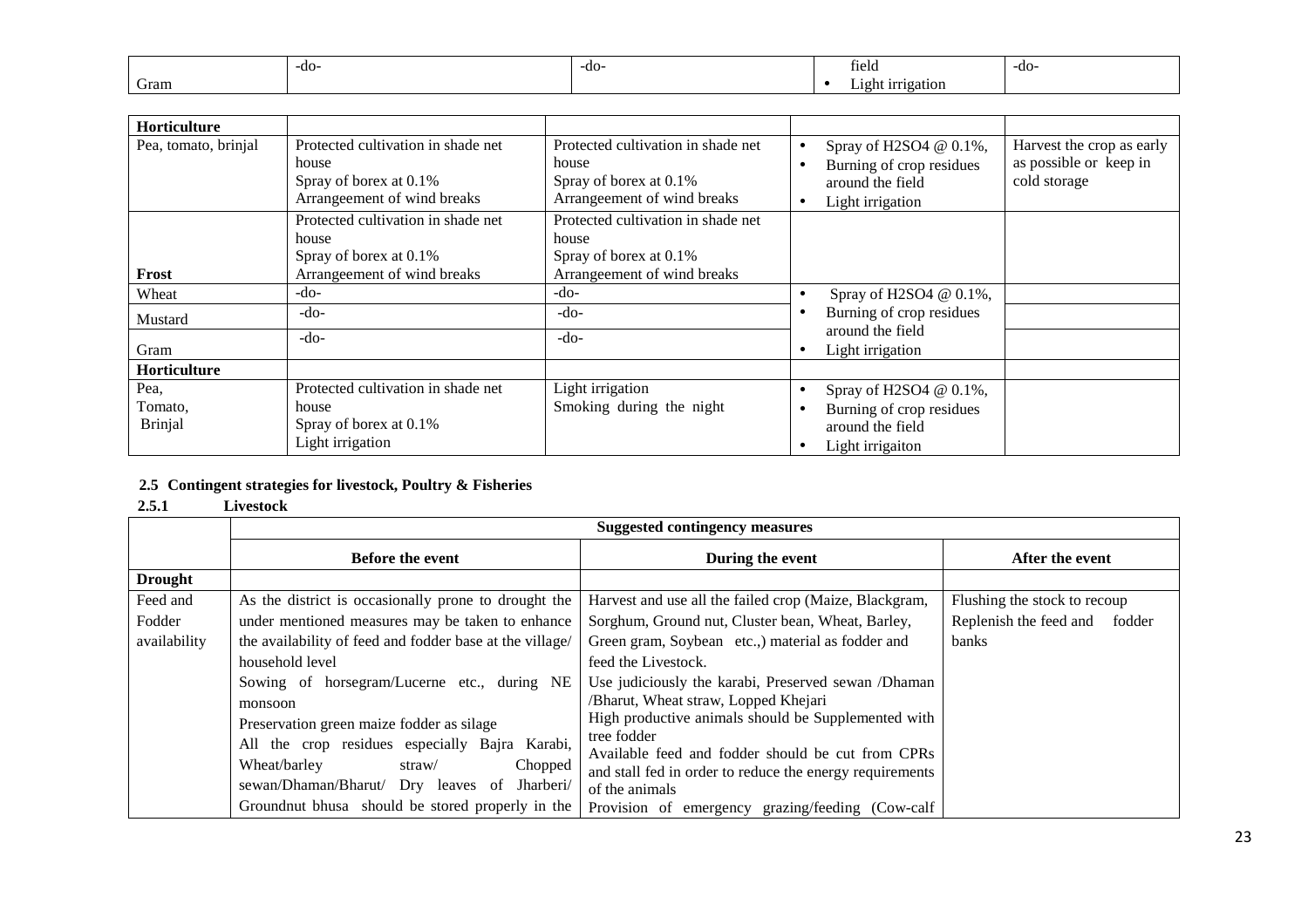|             | farm of hay at individual farmer level.                    | camps or other special arrangements to protect high                                     |                                                   |
|-------------|------------------------------------------------------------|-----------------------------------------------------------------------------------------|---------------------------------------------------|
|             | Harvest the top fodder (Khejari, Neem, Subabul,            | productive & breeding stock)                                                            |                                                   |
|             | Acasia, Pipol etc) and create fodder banks at village      | Available kitchen waste should be mixed with dry                                        |                                                   |
|             | level                                                      | fodder while feeding                                                                    |                                                   |
|             | Establishment of silvi-pastoral system in CPRs with        | Arrangements should be made for mobilization of                                         |                                                   |
|             | Stylosanthus hamata and Cenchrus ciliaris as grass         | small ruminants across the districts where no drought                                   |                                                   |
|             | with <i>Leucaena leucocephala</i> as tree component        | exits                                                                                   |                                                   |
|             | Top dressing of N in 2-3 split doses $@$ 20-25 kg          | Subsidized loans should be provided to the livestock<br>keepers for procurement of feed |                                                   |
|             | N/ha in CPRs with the monsoon pattern for higher           |                                                                                         |                                                   |
|             | biomass production                                         |                                                                                         |                                                   |
|             | Increase area under short duration fodder crops of         |                                                                                         |                                                   |
|             | sorghum/bajra/maize(UP chari, MP chari, HC-136,            |                                                                                         |                                                   |
|             | $HD-2,$<br><b>GAINT</b><br>BAJRA,<br>$L-74$ ,<br>$K-677$ . |                                                                                         |                                                   |
|             | Ananad/African Tall, Kisan composite, Moti,                |                                                                                         |                                                   |
|             | Manjari, B1-7 etc.,) on farmers fields with some           |                                                                                         |                                                   |
|             | input subsidy                                              |                                                                                         |                                                   |
|             | Avoid burning of wheat straw                               |                                                                                         |                                                   |
|             | Harvesting and collection of perennial vegetation          |                                                                                         |                                                   |
|             | particularly grasses which grow during monsoon             |                                                                                         |                                                   |
|             | Proper drying, bailing and densification of harvested      |                                                                                         |                                                   |
|             |                                                            |                                                                                         |                                                   |
|             | grass<br>building and preparedness of the<br>Capacity      |                                                                                         |                                                   |
|             | stakeholders and official staff for the extreme events     |                                                                                         |                                                   |
|             |                                                            | Allow the animals early in the morning or late in the                                   |                                                   |
| Heat & Cold | Arrangement for protection from heat wave                  |                                                                                         | Feed the animals as per routine                   |
| wave        | Provision shed with bamboo/thatched<br>i)                  | evening for grazing during heat waves                                                   | schedule                                          |
|             | material<br>ii) Plantation around the shed                 | Allow for grazing between 10AM to 3PM during cold                                       | Allow the animals for grazing<br>(normal timings) |
|             | iii) $H_2O$ sprinklers / foggers in the shed               | waves<br>Feed green fodder/silage / concentrates during day time                        |                                                   |
|             | iv) Application of white reflector paint on the            | and roughages / hay during night time in case of heat                                   |                                                   |
|             | roof                                                       | waves                                                                                   |                                                   |
|             | Cold wave: Covering all the wire meshed walls /            | Add 25-50 ml of edible oil in concentrates and fed to                                   |                                                   |
|             | open area with gunny bags/ polyethylene sheets             | the animal during cold waves                                                            |                                                   |
|             | (with a mechanism for lifting during the day time          | Put on the foggers / sprinkerlers during heat weaves                                    |                                                   |
|             | and putting down during night time)                        | and heaters during cold waves                                                           |                                                   |
|             |                                                            | In severe cases, vitamin 'C' and electrolytes should be                                 |                                                   |
|             |                                                            | added in $H_2O$ during severe heat waves.                                               |                                                   |
|             |                                                            | Apply / sprinkle lime powder in the animal shed during                                  |                                                   |
|             |                                                            |                                                                                         |                                                   |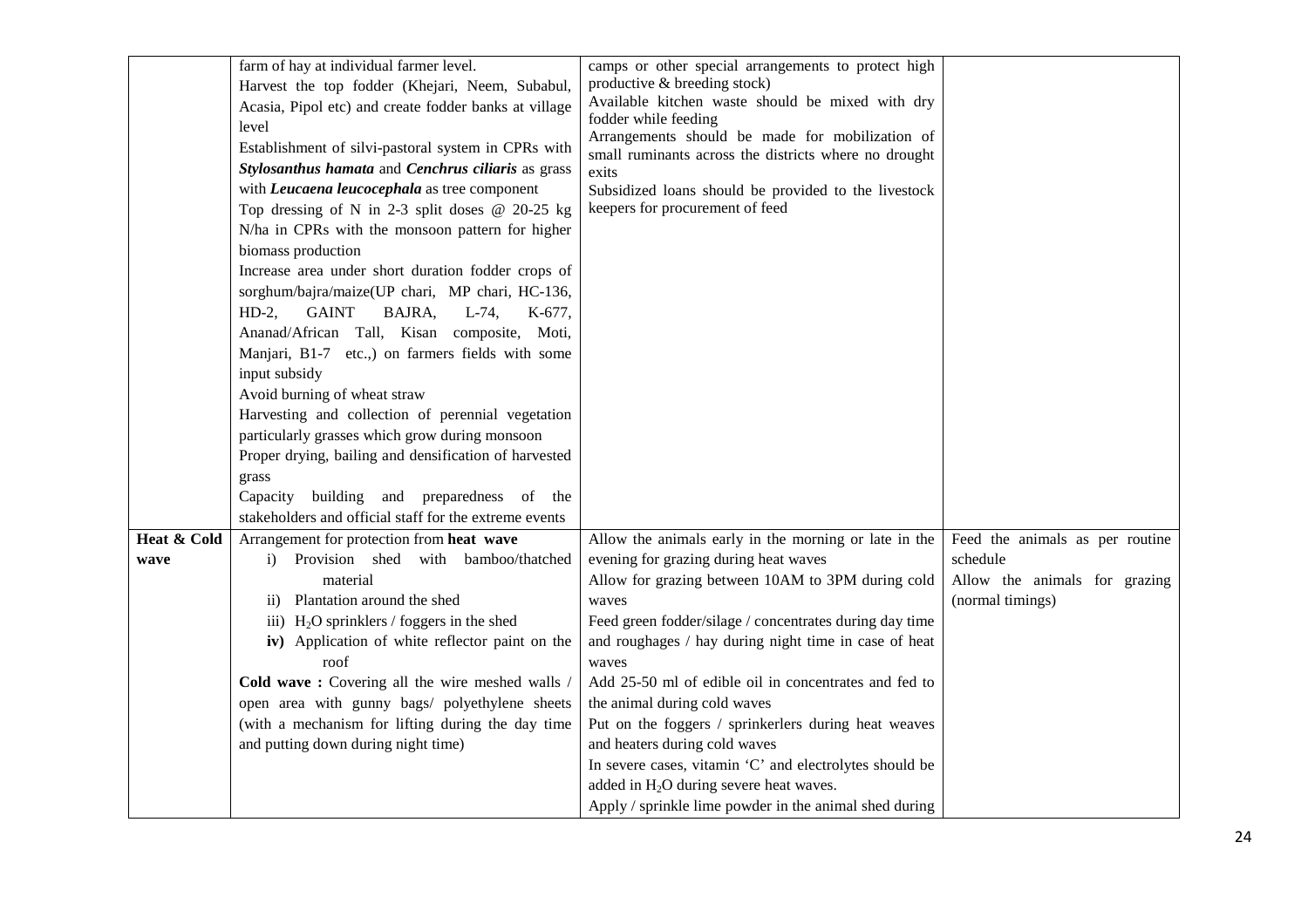|                   |                                                                                         | cold waves to neutralize ammonia accumulation          |                                    |
|-------------------|-----------------------------------------------------------------------------------------|--------------------------------------------------------|------------------------------------|
| <b>Health</b> and | Procure and stock emergency medicines and                                               | Carryout deworming to all animals entering into relief | Keep close surveillance on disease |
| <b>Disease</b>    | vaccines for important endemic diseases of the area                                     | camps                                                  | outbreak.                          |
| management        | All the stock must be<br>immunized for endemic                                          | Identification and quarantine of sick animals          | Undertake the vaccination          |
|                   | diseases of the area                                                                    | Constitution of Rapid Action Veterinary Force          | depending on need                  |
|                   | Surveillance and disease monitoring network to be                                       | Performing ring vaccination (8 km radius) in case of   | Keep the animal houses clean and   |
|                   | established at Joint Director (Animal Husbandry)                                        | any outbreak                                           | spray disinfectants Farmers should |
|                   | office in the district                                                                  | Restricting movement of livestock in case of any       | be advised to breed their milch    |
|                   | Adequate refreshment training<br>on draught                                             | epidemic                                               | animals during July-September so   |
|                   | management to be given to VAS, Jr.VAS, LI with                                          | Rescue of sick and injured animals and their treatment | that the peak milk production does |
|                   | regard to health & management measures.                                                 | Organize with community, daily lifting of dung from    | not coincide with mid summer       |
|                   | Procure and stock multivitamins & area specific                                         | relief camps                                           |                                    |
|                   | mineral mixture                                                                         |                                                        |                                    |
| <b>Insurance</b>  | Encouraging insurance of livestock                                                      | Listing out the details of the dead animals            | Submission for insurance claim     |
|                   |                                                                                         |                                                        | and availing insurance benefit     |
|                   |                                                                                         |                                                        | Purchase of new productive         |
|                   |                                                                                         |                                                        | animals                            |
| <b>Drinking</b>   | Identification of water resources                                                       | Restrict<br>wallowing<br>of<br>animals<br>in<br>water  | Bleach (0.1%) drinking water       |
| water             | Desilting of ponds                                                                      | bodies/resources                                       | water sources                      |
|                   | Rain water harvesting and create water                                                  | Provide clean drinking water                           | Provide clean drinking water       |
|                   |                                                                                         |                                                        |                                    |
|                   | bodies/watering points (when water is scarce use                                        |                                                        |                                    |
|                   | only as drinking water for animals)                                                     |                                                        |                                    |
|                   | Construction of drinking water tanks in herding                                         |                                                        |                                    |
|                   | places/village junctions/relief camp locations                                          |                                                        |                                    |
|                   | Community drinking water trough can be arranged in<br>shandies /community grazing areas |                                                        |                                    |

#### **2.5.2Poultry**

|                              | <b>Suggested contingency measures</b> |                                                      |                                  |  |
|------------------------------|---------------------------------------|------------------------------------------------------|----------------------------------|--|
|                              | Before the event <sup>a</sup>         | During the event                                     | After the event                  |  |
| <b>Drought</b>               |                                       |                                                      |                                  |  |
| Shortage of feed ingredients | Storing of house hold grain like      | Supplementation only for productive birds with house | Supplementation to all           |  |
|                              | wheat, sorghum, bajra etc,            | hold grain                                           |                                  |  |
|                              | Culling of weak birds                 | Supplementation of shell grit (calcium) for laying   |                                  |  |
|                              |                                       | <b>birds</b>                                         |                                  |  |
| Drinking water               | Rain water harvesting                 | Sanitation of drinking water                         | Give sufficient water as per the |  |
|                              |                                       |                                                      | bird's requirement               |  |